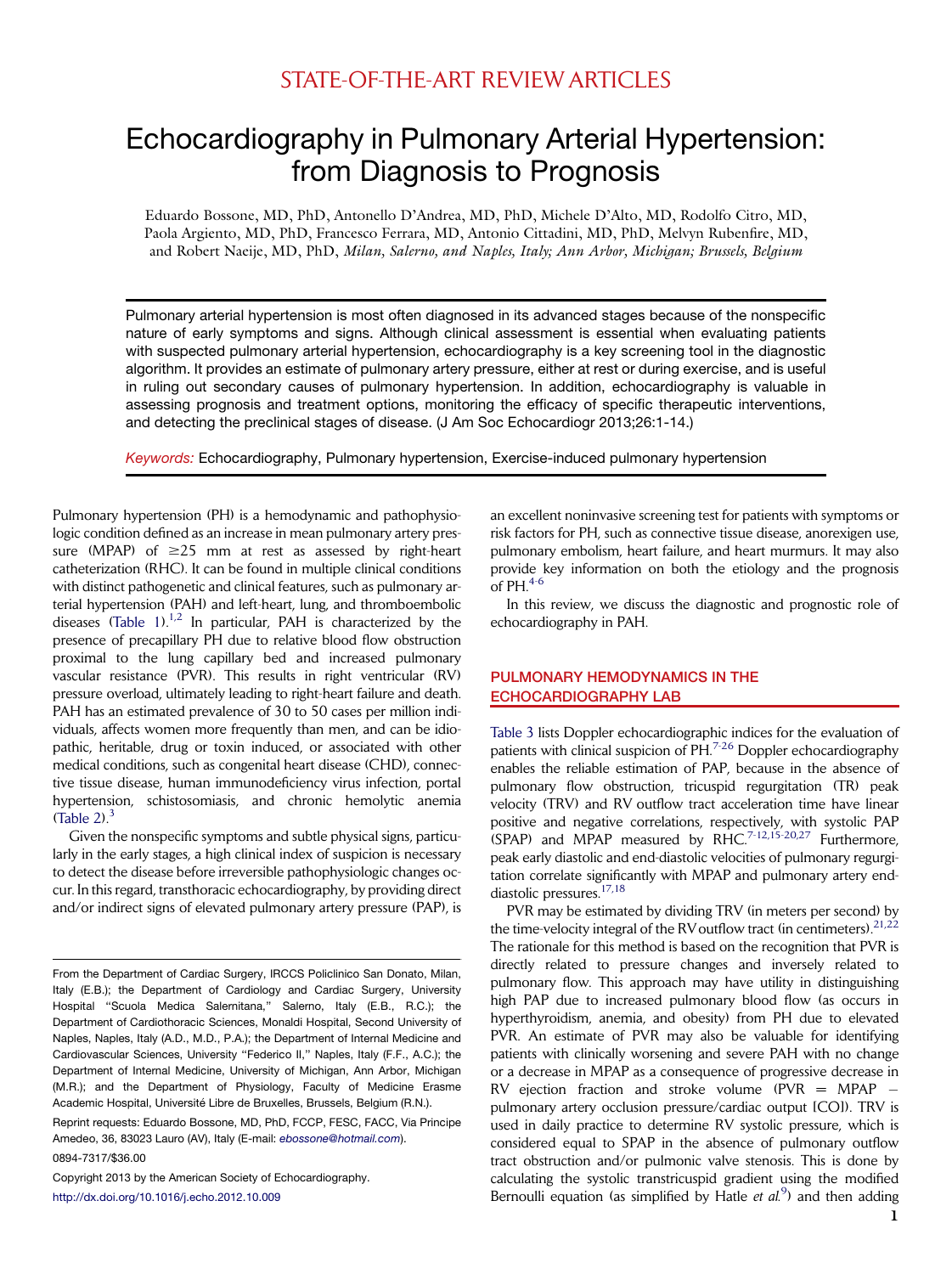#### Abbreviations

CCB = Calcium channel blocker

CHD = Congenital heart disease

CO = Cardiac output

**IPAH** = Idiopathic pulmonary arterial hypertension

 $LV =$  Left ventricular

 $MPAP = Mean$  pulmonary artery pressure

PAH = Pulmonary arterial hypertension

PAP = Pulmonary artery pressure

PCWP = Pulmonary capillary wedge pressure

PH = Pulmonary hypertension

PVR = Pulmonary vascular resistance

 $\mathbf{RAP} = \text{Right } \text{atrical pressure}$ 

 $RHC = Right-heart$ catheterization

RT3DE = Real-time threedimensional echocardiography

RV = Right ventricular

SPAP = Systolic pulmonary artery pressure

 $TR = Tricuspid$  regurgitation

 $TRV = Tricuspid$  regurgitation peak velocity

 $2D$  = Two-dimensional

 $WHO = Word$  Health **Organization** 

an assumed or calculated right atrial pressure (RAP).<sup>[9-12](#page-10-0)</sup> Several studies have shown modest to good correlations between estimated RV systolic pressure and invasively measured pressures  $(R = 0.57 - 0.93)$ , suggesting that technical and biological variability are not negligible. This variability is further reflected in the sensitivity  $(0.79-1.00)$  and specificity  $(0.60-0.98)$  for diagnosing or ruling out PH[.28-31](#page-11-0) However, to avoid falsepositives, it is important to be aware that the resting physiologic range of SPAP is dependent on age and body mass index and may be as high as 40 mm Hg in older (age > 50 years) or obese (body mass index  $>$  30 kg/m<sup>2</sup>) subjects.<sup>[32](#page-11-0)</sup> The age-related increase in SPAP is more common in patients with diabetes and is likely due to pulmonary artery noncompliance or abnormal left ventricular (LV) diastolic filling pressures occurring with aging and systemic hypertension. An increase in SPAP has a negative impact on survival.<sup>[33](#page-11-0)</sup> Moreover, it should not be overlooked that SPAP is a flow-dependent variable, such as in anemia and hypothyroidism, as a TRV of 3 m/sec is easily achieved in normal subjects at rest after dobut-amine infusion.<sup>[34](#page-11-0)</sup>

A few aspects must be kept in mind to ensure accurate estimates of SPAP. Because velocity measurements are angle dependent, TRV should be taken from multiple views (and off

axis if necessary), searching for the best envelope and maximal velocity. Additionally, the use of color flow Doppler is recommended to obtain the best alignment between regurgitant flow and the Doppler signal. From the apical position, the transducer must be angled more medially and inferiorly from the mitral valve signal. Although TR is present in >75% of the normal adult population, in case of a trivial regurgitant jet and a suboptimal continuous-wave Doppler spectrum, the injection of contrast agents (agitated saline, sonicated albumin, air-blood-saline mixture) may be required to achieve clear delineation of the jet envelope.[35,36](#page-11-0) Potential overestimation of Doppler velocities should be taken into account because of contrast artifacts. Furthermore, in severe TR with a large color flow regurgitant jet, the peak velocity may not reflect the true RV–right atrial pressure gradient because of early equalization of RV pressure and RAP. Thus, it is recommended to gather technically adequate TR signals and to consider SPAP values in the

context of the clinical scenario, searching for other ''concordant clinical and echocardiographic signs'' of pressure overload [\(Table 3](#page-4-0)).

In this regard, the European Society of Cardiology guidelines for the diagnosis and treatment of PH suggest to consider (1) PH unlikely for TRV  $\leq$  2.8 m/sec, SPAP  $\leq$  36 mm Hg (assuming RAP of 5 mm Hg), and no additional echocardiographic signs of PH; (2) PH possible for TRV  $\leq$  2.8 m/sec and SPAP  $\leq$  36 mm Hg but the presence of additional echocardiographic signs of PH or TRVof 2.9 to 3.4 m/sec and SPAP of 37 to 50 mm Hg with or without additional signs of PH; and (3) PH likely for  $TRV > 3.4$  m/sec and  $SPAP > 50$  mm Hg with or without additional signs of PH.<sup>[2](#page-10-0)</sup>

# ECHOCARDIOGRAPHIC FEATURES IN PULMONARY ARTERIAL HYPERTENSION

[Figure 1](#page-5-0) and [Table 3](#page-4-0) describe echocardiographic features in PAH. Because of chronic RV pressure overload, at the time of diagnosis, most patients present with enlarged right-side chambers, RV hypertrophy, increased interventricular septal thickness, an abnormal interventricular septum/posterior LV wall ratio  $(>1)$ , and reduced global RV systolic function. Furthermore, the abnormal pressure gradient between the left and right ventricles results in shape distortion and motion of the interventricular septum (''flattening''), which persists throughout the cardiac cycle.<sup>[35](#page-11-0)</sup> As a consequence, the left ventricle appears D-shaped, with reduced diastolic and systolic volumes but preserved global systolic function.<sup>[6](#page-10-0)</sup> Pericardial effusion and mitral valve prolapse have also been described in patients with PAH; the former may be a manifestation of impaired venous and lymphatic drainage secondary to elevated RAP, and the latter is related to a small left ventricle and the possible involvement of valve leaflets affected by as-sociated connective tissue disorders.<sup>[37](#page-11-0)</sup>

At the time of definitive diagnosis, most patients with PAH show at least moderate TR, with  $SPAP \ge 60$  mm Hg. TR is usually caused by tricuspid annular dilation, altered RV geometry, and apical displacement of the tricuspid leaflets. The degree of TR cannot be used as a surrogate for the degree of PAP elevation.<sup>[38](#page-11-0)</sup>

Significant pulmonic valvular regurgitation is common in PAH. Pulsed-wave Doppler interrogation of the RV outflow tract usually reveals an acceleration time of <100 msec, which reflects abnormal MPAP. $6-8,20$  Finally, as a result of altered RV-LV interaction, LV diastolic dysfunction may be characterized by a marked dependence of LV filling on atrial contraction.<sup>[39,40](#page-11-0)</sup>

# TRANSESOPHAGEAL ECHOCARDIOGRAPHY

Transesophageal echocardiography should be considered in the following circumstances: (1) to confirm and assess congenital systemic-to-pulmonary shunts, (2) to assess the severity and contribution of mitral valve disease, (3) to characterize a right-sided intracardiac mass not well visualized with transthoracic echocardiography or other imaging techniques, and (4) to guide interventional procedures, such as balloon atrial septostomy.<sup>3</sup>

# EXERCISE-INDUCED PULMONARY HYPERTENSION: LOOKING BEYOND THE SCENE

The pulmonary circulation is a high-flow, low-pressure, low-resistance system. PVR is approximately one tenth of comparable systemic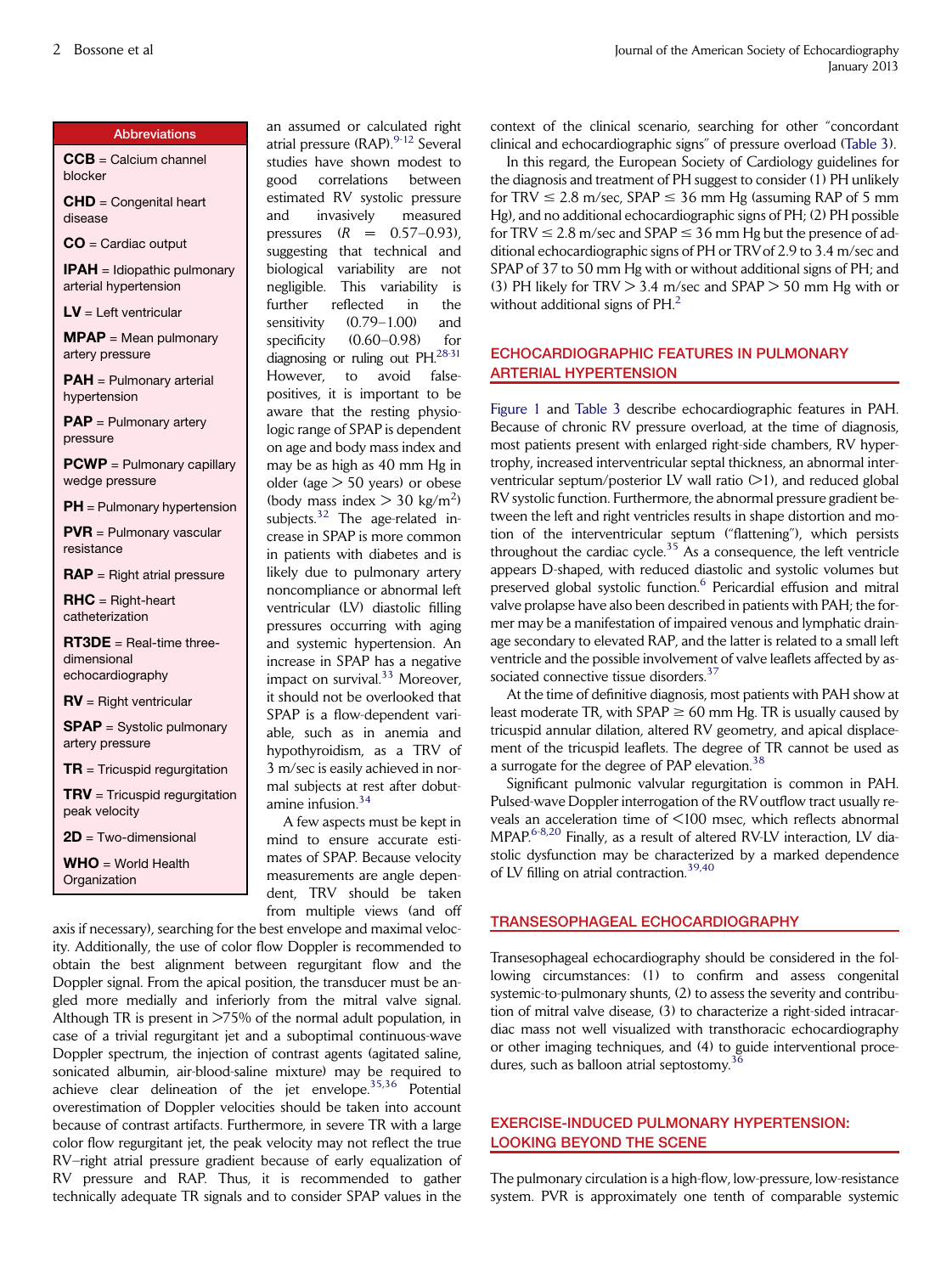#### <span id="page-2-0"></span>Table 1 Hemodynamic definitions of PH

| <b>Definition</b>            | Characteristics                                                                                   | Clinical group(s)*                                                                                                         |
|------------------------------|---------------------------------------------------------------------------------------------------|----------------------------------------------------------------------------------------------------------------------------|
| <b>PH</b>                    | $MPAP \geq 25$ mm Hg                                                                              | All                                                                                                                        |
| Precapillary PH              | MPAP $\geq$ 25 mm Hg<br>$PCWP \le 15$ mm Hg<br>CO normal or reduced <sup>+</sup>                  | 1. PAH<br>3. PH due to lung disease<br>4. Chronic thromboembolic PH<br>5. PH with unclear and/or multifactorial mechanisms |
| Postcapillary PH             | MPAP $\geq$ 25 mm Hg<br>$PCWP > 15$ mm Hg<br>CO normal or reduced <sup><math>\dagger</math></sup> | 2. PH due to left-heart disease                                                                                            |
| Passive                      | TPG $\leq$ 12 mm Hg                                                                               |                                                                                                                            |
| Reactive (out of proportion) | $TPG > 12$ mm Hg                                                                                  |                                                                                                                            |

*TPG*, Transpulmonary pressure gradient (MPAP – mean PCWP).

Values are measured at rest. Reproduced with permission from Galie *et al.*[2](#page-10-0)

\*As defined in [Table 2](#page-3-0). †

<sup>†</sup>High CO can be present in hyperkinetic conditions, such as systemic-to-pulmonary shunts (only in the pulmonary circulation), anemia, hyperthyroidism, and so on.

values. In healthy subjects, moderate exercise induces mild increases in PAP that are linear with CO and decreases in PVR secondary to the dilation of compliant small vessels and/or the recruitment of additional vessels in the upper portion of normal lungs.  $41-43$ 

In elite athletes, substantial increases in PAP have been shown to occur during intense exercise as a result of marked increases in pulmonary blood flow along with increases in LV filling pressure.  $44,45$ This ''physiologic counteraction'' may cause an impairment of the integrity of the pulmonary blood-gas barrier (pulmonary capillary ''breaking stress''), with the development of exercise-induced pulmonary hemorrhage.[45,46](#page-11-0) Reported upper normal limits of Dopplerderived SPAP during exercise are <40 to 45 mm Hg in normal healthy individuals and <55 to 60 mm Hg in highly trained athletes.[8,45,47,48](#page-10-0) It is worth noting that PVR varies from one subject to another. Accordingly, the increase in PAP as a function of CO during exercise is quite variable as well, with reported slopes of PAP as a function of flow ranging from 0.5 to 2.5 mm Hg/L/min.<sup>[49,50](#page-11-0)</sup> There has been recent suggestion that steep increases in PAP may be a limiting factor for exercise capacity because of persistent limitations in RV output.<sup>[49,51](#page-11-0)</sup> Competitive athletes who exercise at high levels of CO and PAP because of an intrinsically steep pressure-flow relationship may be exposed in the long term to RV re-modeling and subsequent arrhythmias.<sup>[52](#page-11-0)</sup>

A number of investigators have reported subsets of patients with pathologic SPAP responses during exercise and normal SPAP at rest; this is referred to as exercise-induced PH (Table  $4$ ).  $48,53-64$ Recently, using invasive maximum cardiopulmonary exercise testing, Tolle et  $al$ .<sup>[65](#page-12-0)</sup> carefully phenotyped a large cohort of patients with exercise-induced PAH. In particular, they showed that at maximum exercise, oxygen uptake was lowest in resting PAH, intermediate in exercise-induced PAH, and highest in normal subjects, whereas MPAP and PVR followed the opposite pattern. These findings suggest that exercise-induced PAH is a mild, intermediate physiologic stage of PAH, with greater vasodilator reserve and less severe degrees of pul-monary vascular disease.<sup>[66](#page-12-0)</sup> However, exercise-induced PAH is rarely considered because of the lack of specific symptoms or signs. Exercise Doppler echocardiographic evaluation should be performed in patients with modest changes in exercise capacity with no other identifiable causes, particularly in asymptomatic or mildly symptomatic subjects at high risk for PAH (i.e., first-degree relatives with PAH,

carriers of the PAH gene, patients with human immunodeficiency virus infection, and patients with connective tissue diseases). Although exercise Doppler echocardiography has been proved to be a safe and viable screening tool for detecting a pulmonary hypertensive response to exercise in high-risk patients, it remains technically demanding and requires considerable experience. It should also be emphasized that the optimal exercise protocol (treadmill vs supine, upright, or semirecumbent bicycle) has not been established. Importantly, data derived during or after bicycle exercise should not be applied to posttreadmill or recumbent exercise stress echocardiography, because each protocol is characterized by different loading conditions. However, in the assessment of PH, exercise must be dynamic (cycling or walking) rather than resistive (handgrip, weight lifting). Resistive exercise should be avoided because it results in decreased venous return during the Valsalva maneuver and little change in maximal oxygen uptake and CO but increased systemic vascular resistance and an eventual increase in intrathoracic pressure, each of which may contribute to elevated MPAP at any given level of flow.<sup>[67](#page-12-0)</sup> A resistive component at high levels of dynamic exercise may spuriously increase MPAP at given levels of CO. Although the results of MPAP on exercise are often expressed for a given workload, results of exercise hemodynamics might be better expressed in MPAP as a function of flow (e.g., millimeters of mercury per liter) rather than as a function of workload, given that the mechanical efficiency of muscle contraction varies from one subject to another.<sup>[68](#page-12-0)</sup> Recently, Argiento et al.<sup>[50](#page-11-0)</sup> in a series of 113 healthy volunteers (mean age,  $37 \pm 13$  years; range, 19–63 years; 57 women [50%]) reported exercise flow-corrected upper limits of normal for MPAP of 34 mm Hg at a CO of <10 L/min, 45 mm Hg at a CO of <20 L/min, and 52 mm Hg at a CO of <30 L/min. All subjects underwent exercise echocardiographic testing on a semirecumbent cycle ergometer with workload increments of 20 to 30 W every 2 min until the maximum tolerated before the onset of dyspnea and/or leg pain. Echocardiographic measurements were taken during the last minute of each workload.

Thus, at present, semirecumbent exercise appears to be more suitable than treadmill exercise for reliable and reproducible Doppler echocardiographic recordings, given that measures are obtained during both exercise and recovery.  $47,50,69$  Furthermore, the full physiologic range of PAP response to exercise should be defined in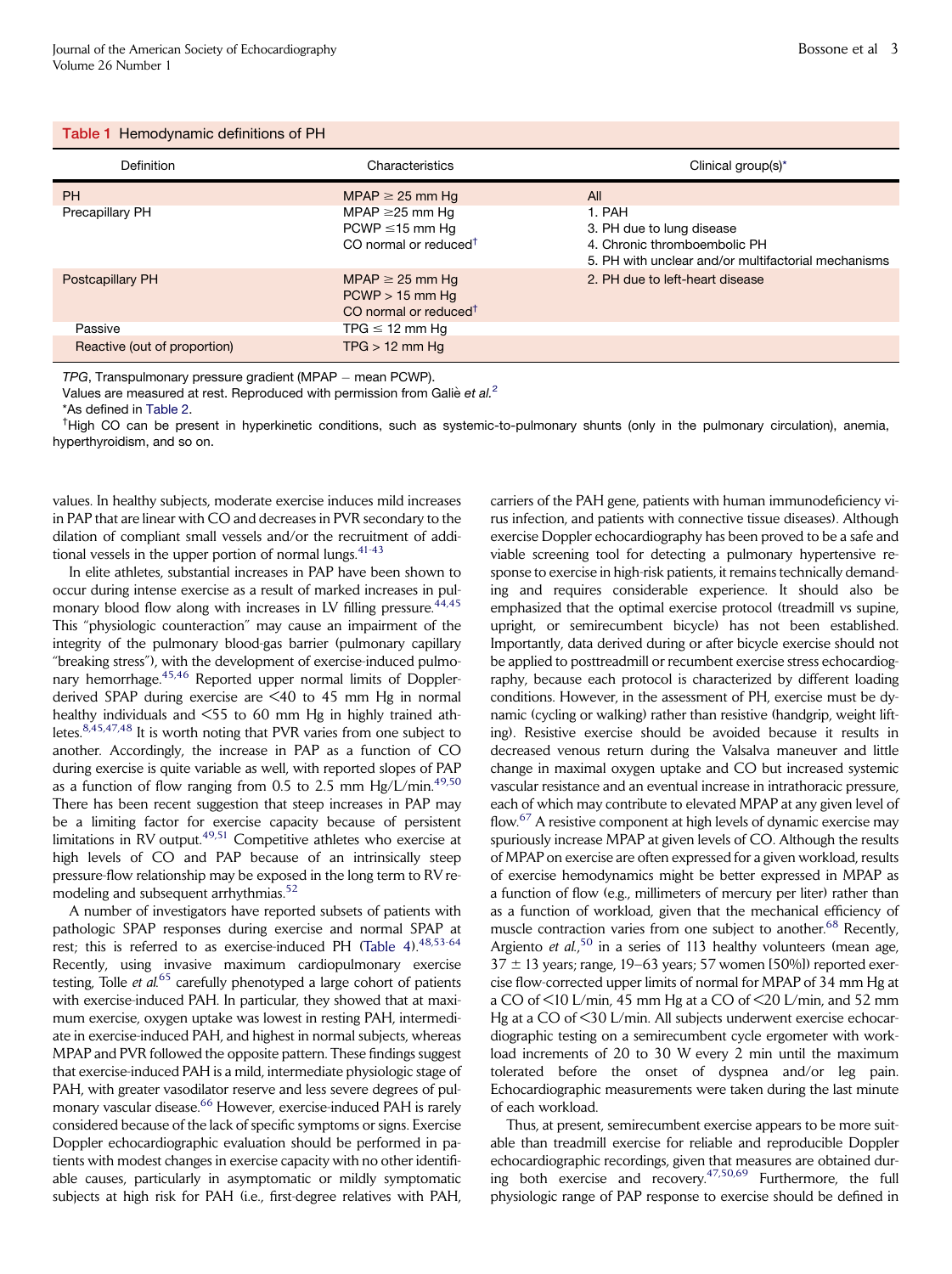<span id="page-3-0"></span>

| Table 2 Updated clinical classification of PH (Dana Point,<br>2008)                                                                          |
|----------------------------------------------------------------------------------------------------------------------------------------------|
| 1. PAH                                                                                                                                       |
| 1.1. Idiopathic                                                                                                                              |
| 1.2. Heritable                                                                                                                               |
| 1.2.1. BMPR2                                                                                                                                 |
| 1.2.2. ALK1, endoglin (with or without hereditary hemorrhagic<br>telangiectasia)                                                             |
| 1.2.3. Unknown                                                                                                                               |
| 1.3. Drug and toxin induced                                                                                                                  |
| 1.4 Associated with                                                                                                                          |
| 1.4.1. Connective tissue diseases                                                                                                            |
| 1.4.2. HIV infection                                                                                                                         |
| 1.4.3. Portal hypertension                                                                                                                   |
| 1.4.4. Congenital heart disease                                                                                                              |
| 1.4.5. Schistosomiasis                                                                                                                       |
| 1.4.6. Chronic hemolytic anemia                                                                                                              |
| 1.5. Persistent PH of the newborn                                                                                                            |
| 1. Pulmonary veno-occlusive disease and/or pulmonary capillary<br>hemangiomatosis                                                            |
| 2. PH due to left-heart disease                                                                                                              |
| 2.1. Systolic dysfunction                                                                                                                    |
| 2.2. Diastolic dysfunction                                                                                                                   |
| 2.3. Valvular disease                                                                                                                        |
| 3. PH due to lung disease and/or hypoxia                                                                                                     |
| 3.1. Chronic obstructive pulmonary disease                                                                                                   |
| 3.2. Interstitial lung disease                                                                                                               |
| 3.3. Other pulmonary diseases with mixed restrictive and<br>obstructive patterns                                                             |
| 3.4. Sleep-disordered breathing                                                                                                              |
| 3.5. Alveolar hypoventilation disorders                                                                                                      |
| 3.6. Chronic exposure to high altitude                                                                                                       |
| 3.7. Developmental abnormalities                                                                                                             |
| 4. Chronic thromboembolic pulmonary hypertension                                                                                             |
| 5. PH with unclear and/or multifactorial mechanisms                                                                                          |
| 5.1. Hematologic disorders: myeloproliferative disorders,                                                                                    |
| splenectomy                                                                                                                                  |
| 5.2. Systemic disorders: sarcoidosis, pulmonary Langerhans cell<br>histiocytosis, lymphangioleiomyomatosis, neurofibromatosis,<br>vasculitis |

- 5.3. Metabolic disorders: glycogen storage disease, Gaucher disease, thyroid disorders
- 5.4. Others: tumoral obstruction, fibrosing mediastinitis, chronic renal failure on dialysis

*ALK1*, activin receptor–like kinase type 1; *BMPR2*, bone morphogenetic protein receptor type 2; *HIV*, human immunodeficiency virus. Reproduced with permission from Simonneau *et al.*[3](#page-10-0)

relation to age, gender, body mass index, and level of physical training. Well-designed longitudinal studies are warranted to investigate the natural history of exercise-induced PAH and whether preclinical treatment can prevent the development of more severe forms of pulmo-nary vascular disease in susceptible persons.<sup>[70,71](#page-12-0)</sup> Exercise-induced PAH remains a fascinating clinical condition and exercise Doppler echocardiography a versatile tool ''to look beyond the scene'' of otherwise unexplained effort dyspnea.

## ECHOCARDIOGRAPHY AND PROGNOSIS

PAH is a progressive disease with a relatively poor prognosis even in the modern era (reported overall survival rates are 87% [95% CI, 84%–90%], 76% [95% CI, 73%–80%], and 67% [95% CI,  $696 - 71\%$  at 1, 2, and 3 years, respectively).<sup>[72](#page-12-0)</sup> The natural history heterogeneous and influenced mostly by "treatability" and/or "reersibility" of the underlying etiology, with systemic sclerosis and porpulmonary hypertension having the worst and CHD the best prognosis (neonatal right ventricles may also adapt better to increased  $(R)$ <sup>[1,2,73,74](#page-10-0)</sup>

Before treatment, patients with suspected PAH should have confiration of the diagnosis by exclusion of other causes of PH with RHC d/or left-heart catheterization, including both Fick and thermodiluon estimates of CO. Although PAH is common in systemic sclerosis, out 50% of patients with PH will exhibit significant LV diastolic dysnction and elevated LV end-diastolic pressure. Pulmonary capillary edge pressure (PCWP) and pulmonary artery occlusion may be incurate in patients with more than mild to moderate PH. A careful and comprehensive prognostic evaluation in patients with PAH ould include indices of impaired clinical status (World Health rganization [WHO] functional classes I–IV), exercise capacity as easured by standardized 6-min hall walk or cardiopulmonary exerse test, biomarkers such as B-type natriuretic peptide, renal function, oppler echocardiography, and possibly magnetic resonance imagg. Each of these can correlate with gold-standard findings on cardiac theterization. All of these parameters are indicators of significant tht-heart dysfunction and are associated with unfavorable outcomes eath or lung transplantation) in patients with  $PAH<sup>2</sup>$  $PAH<sup>2</sup>$  $PAH<sup>2</sup>$ chocardiographic predictors of prognosis include pericardial effusion, indexed right atrial area, the degree of septal shift toward the ft ventricle in diastole, tricuspid annular plane systolic excursion, pulmonary vascular capacitance, and RV Doppler index (Tei index RV myocardial performance index) ([Table 5\)](#page-7-0).<sup>[14,37,75-82](#page-10-0)</sup> In a series 53 patients with PAH (38 women; mean age,  $45 \pm 14$  years), at mean follow-up of 2.9 years, the RV Doppler index, a measure of obal RV function, was a strong predictor of adverse outcomes on nivariate and multivariate regression analysis.<sup>[77](#page-12-0)</sup>

## ONCONVENTIONAL ECHOCARDIOGRAPHY

ne accuracy of conventional two-dimensional (2D) echocardiograny in delineating RV structure and function is challenged by several factors, including (1) the asymmetric and complex pyramidal shape of the right ventricle, along with its retrosternal location; (2) limited definition of the endocardial surface; and (2) marked load dependence of many functional indices.<sup>[83-86](#page-12-0)</sup> Emerging ultrasound techniques, namely, Doppler tissue imaging, strain imaging, and real-time threedimensional echocardiography (RT3DE), may provide additional in-formation [\(Figure 2](#page-8-0)). $87-9$ 

## Doppler Tissue Imaging

Doppler tissue imaging of the mitral and tricuspid annulus has been extensively applied to assess LV and RV function in many cardiac dis-eases, including CHD, heart failure, and PH.<sup>[91-95](#page-12-0)</sup>

According to the current American Society of Echocardiography guidelines on right-heart assessment, basal RV free wall  $S'$  < 10 cm/sec should be considered a marker of RV dysfunction, partic-ularly in young adults (no sufficient data exist in the elderly).<sup>[8,96,97](#page-10-0)</sup>

Specifically, Ruan and Nagueh,<sup>[98](#page-12-0)</sup> in a series of 70 patients with idiopathic PAH (IPAH), demonstrated that lateral mitral annular velocities can reliably predict the presence of normal or reduced mean PCWP, ruling out "de facto" a left-heart etiology. In addition, tissue Doppler analysis of systolic and diastolic myocardial velocities may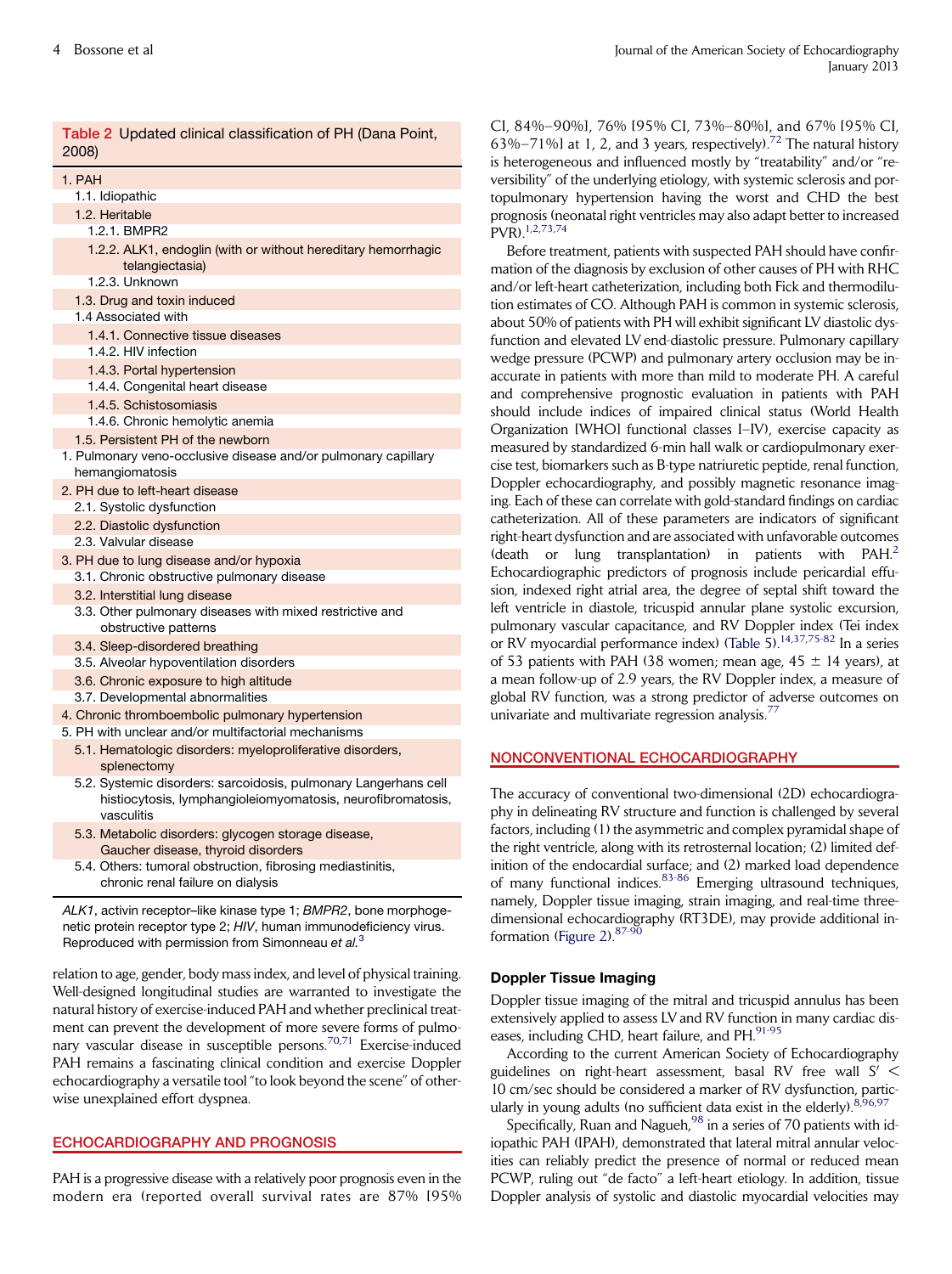| Key indices (cutoff)                                                                                                 | Additional indices (cutoff)                                                           | Complementary indices (cutoff)                                                                | Research tools                                                                                      |
|----------------------------------------------------------------------------------------------------------------------|---------------------------------------------------------------------------------------|-----------------------------------------------------------------------------------------------|-----------------------------------------------------------------------------------------------------|
| Pulmonary hemodynamics                                                                                               |                                                                                       |                                                                                               |                                                                                                     |
| $SPAP = 4 \times TNV^2 + RAP^{9-12}$<br>$(TRV > 2.8-2.9$ msec: SPAP<br>36 mm Hg)                                     | $MPAP = TVITR + RAP13$<br>$(\geq 25$ mm Hg)                                           | $AT_{\text{BVOT}}$ (<100 msec)<br>$log_{10}$ (EPSPAP) = -0.004(PAAT)<br>$+2.1^{15}$           | $PVCAP = SV/4 \times (TRV^2 - PRV^2)^{14}$<br>(<0.8 mL/mm Hg predicts<br>mortality in PAH patients) |
| $PAP = IVC$ size and<br>collapsibility <sup>16</sup> (>2.1 cm,<br>collapse $<$ 50%:<br>RAP 15 mm Hg)                 |                                                                                       | RV IVRT' (by DTI; >65 msec: SPAP<br>$>$ 40 mm Hg; $<$ 59 msec: RAP<br>$> 8$ mm Hg)            |                                                                                                     |
| $MPAP = 4 \times PRV^2 + RAP^{17,18}$<br>$(\geq$ 25 mm Hg)                                                           | MPAP = $0.61 \times$ SPAP + 2 mm Hg <sup>19</sup>                                     | MPAP = $90 - 0.62 \times AT_{\text{RVOT}}^{20}$<br>$MPAP = 79 - 0.45 \times AT_{\text{BVOT}}$ |                                                                                                     |
| DPAP = $4 \times (PRV ED)^2$ + RAP                                                                                   |                                                                                       |                                                                                               |                                                                                                     |
| $PVR = TRV/TVI_{\text{RVOT}}$ (cm) $\times$ 10<br>$+$ 0.16 <sup>21</sup> (>0.2: PVR > 2 WU;<br>$<$ 0.15: normal PVR) | $PVR = SPAP/(HR \times TVI_{\text{RVOT}})^{22}$<br>$(>0.076$ : indexed PVR $> 15$ RU) | $FVERVOT23$ (midsystolic "notch")                                                             |                                                                                                     |
| $PCWP = 1.9 + 1.24 \times E/E^{24}$<br>$(E/E' > 15$ : PCWP > 15 mm Hg)                                               | LAVi <sup>25</sup> (> 31 mL/m <sup>2</sup> )                                          |                                                                                               |                                                                                                     |
| Impaired RV systolic function                                                                                        |                                                                                       |                                                                                               |                                                                                                     |
| TAPSE $(< 16$ mm)                                                                                                    | Tei index: $(IVRT + IVCT)/ET$ (>0.40<br>by PW Doppler; >0.55 by DTI)                  |                                                                                               | 3D RV EF (<44%)                                                                                     |
| RV FAC (<35%)                                                                                                        |                                                                                       |                                                                                               | RV LPSS <sup>26</sup> ( $\ge$ –19%)                                                                 |
| S'-wave velocity by DTI<br>(<10 cm/sec)                                                                              |                                                                                       |                                                                                               |                                                                                                     |

<span id="page-4-0"></span>Table 3 Doppler echocardiographic indices for the evaluation of patients with clinical suspicion of PH<sup>[7,8](#page-10-0)</sup>

*AT*, Acceleration time by PW Doppler; *DPAP*, diastolic PAP; *DTI*, Doppler tissue imaging; *ED*, end-diastole; *EF*, ejection fraction; *EPSPAP*, estimated peak SPAP; *FAC*, fractional area change ([end-diastolic area - end-systolic area]/end-diastolic area  $\times$  100); *FVE*, Doppler flow velocity envelope; *HR*, heart rate; *ET*, ejection time; *IVC*, inferior vena cava; *IVCT*, isovolumic contraction time; *IVRT*, isovolumic relaxation time; *LAVi*, left atrial volume index (increases the accuracy for estimation of PCWP when E/E' is 8–13 in the gray zone); *LPSS*, longitudinal peak systolic strain; *PAAT*, pulmonary artery acceleration time; *PRV*, peak pulmonary regurgitation velocity; *PSAX*, parasternal short-axis; *PVCAP*, pulmonary vascular capacitance; *PW*, pulsed-wave; *RA*, right atrial; *RVOT*, RV outflow tract; *SV*, stroke volume; *TAPSE*, tricuspid annular plane systolic excursion (M-mode echocardiography); *3D*, three-dimensional *TVI*, time-velocity integral.

Indirect 2D echocardiographic signs include RV hypertrophy (RV wall thickness > 5 mm from the subcostal view), RV dilation (diameter > 42 mm at the base, >35 mm at the midlevel, longitudinal > 86 mm), RA dilation (area > 18 cm<sup>2</sup>, minor-axis dimensions > 44 mm, major-axis dimensions > 53 mm), RVOT dilation (PSAX distal diameter > 27 mm at end-diastole), systolic flattening of the interventricular septum, LV eccentricity index  $($ >1 in systole  $\pm$  diastole), and pericardial effusion.

track the improvement in RV function (at the septum and RV free wall levels) and LV filling (at the lateral mitral annular level) in response to long-term targeted therapy.<sup>[4,24,98,99](#page-10-0)</sup>

#### Two-Dimensional Strain

Despite the lack of reproducibility and the paucity of data, ventricular strain and torsion analysis (an easily obtained, cost-effective, objective, angle-independent, noninvasive technique) has been implemented to assess regional and global RV function as well as the impact of RV pressure overload on ventricular interdependence and relative LV performance.[87-90,100-115](#page-12-0)

Puwanant et al.,<sup>[116](#page-13-0)</sup> using 2D speckle-tracking echocardiography in a series of 44 patients with precapillary PH (88% with PAH), demonstrated that chronic RV pressure overload directly affects RV longitudinal systolic deformation and interventricular septal and LV geometry. Furthermore, they noted a decreased LV torsion along with an impairment of segmental longitudinal and circumferential strain that was greater for the interventricular septum than for the LV free wall.

In a cohort of 80 patients with PAH, Sachdev et  $al$ .<sup>[82](#page-12-0)</sup> reported significantly decreased RV longitudinal peak systolic strain  $(-15 \pm 5\%)$ and strain rate  $(-0.80 \pm 0.29 \text{ sec}^{-1})$ . Furthermore, RV free wall strain worse than  $-12.5\%$  was found to be associated with a greater

degree of clinical deterioration within 6 months, and it also predicted 1-year, 2-year, 3-year, and 4-year mortality (unadjusted 1-year hazard ratio, 6.2; 95% CI, 2.1–22.3). After adjusting for age, sex, PH cause, and functional class, patients had a 2.9-fold higher rate of death per 5% absolute decline in RV free wall strain at 1 year.

Recently, Haeck et al.,<sup>[26](#page-10-0)</sup> in a series of 142 patients with PH of different etiologies (53 [37%] with PAH), observed that RV longitudinal peak systolic strain  $(\geq -19\%)$  was significantly associated with worse New York Heart Association functional class, lower tricuspid annular plane systolic excursion, and all-cause mortality (37 patients died during a median follow-up period of 2.6 years) [\(Figure 3\)](#page-8-0).

However, further studies in larger populations are needed to confirm the incremental prognostic value of strain-based measures over other well-established invasive and noninvasive predictive parameters of mortality, considering the variety of PH etiologies and their underlying pathophysiologic mechanisms. $1-3$ 

## RT3DE

Accurate volume analysis independent of RV size and shape, without foreshortened views and geometric assumptions, ensures the superiority of RT3DE over conventional echocardiographic methods in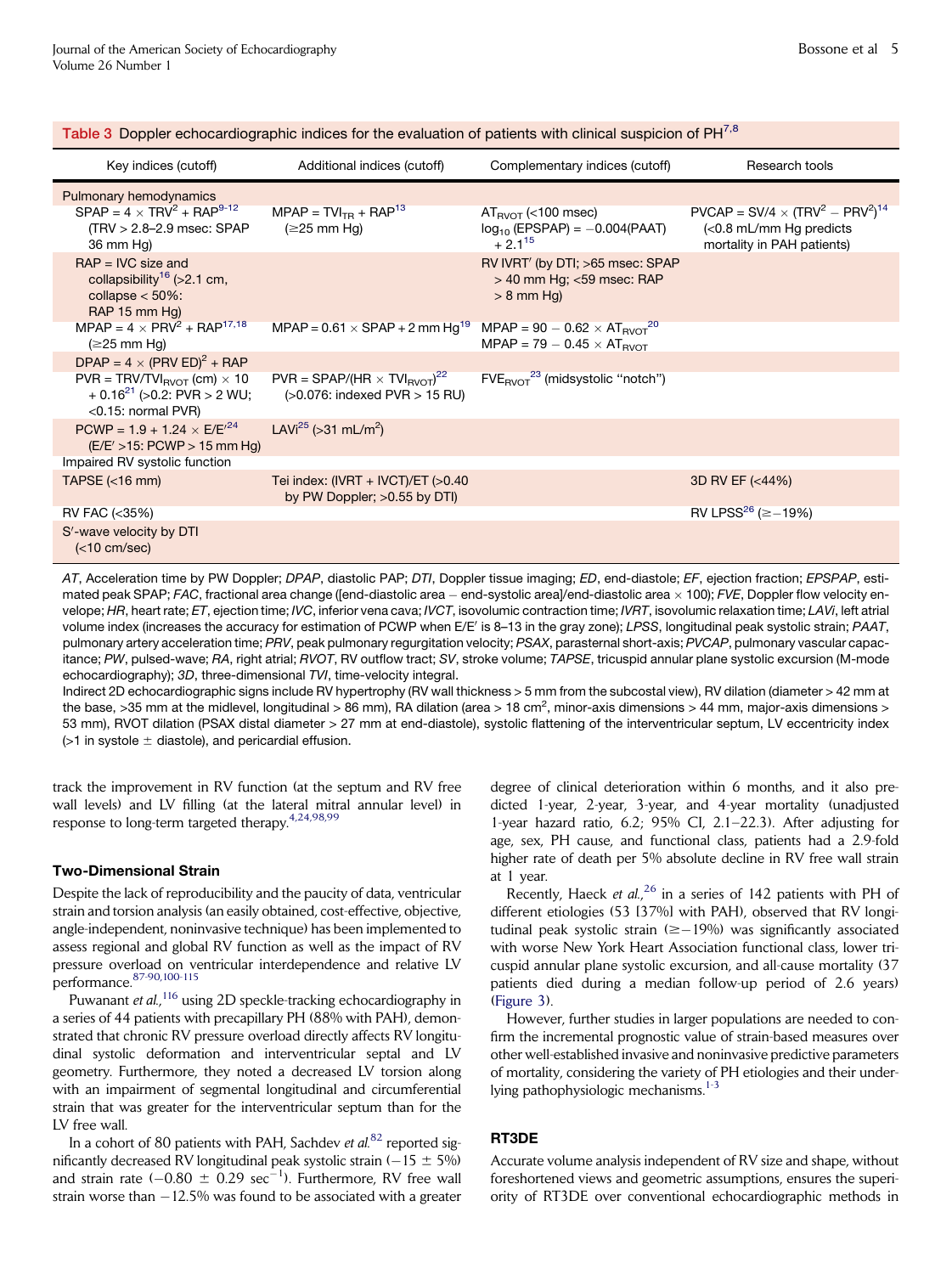<span id="page-5-0"></span>

Figure 1 A young patient with IPAH. (A,B) Apical four-chamber and parasternal short-axis views, showing severe right ventricular enlargement and dislocation of the interventricular septum (IVS) toward the left ventricle (LV). (C) Doppler tracing of TR, showing severe PH (TRV >5 m/sec) (*arrow*). (D) Dilated inferior vena cava (IVC) from the subcostal view. *RA*, Right atrium; *RV*, right ventricle.

the assessment of RV function.<sup>[8,117-119](#page-10-0)</sup> Compared with cardiac magnetic resonance, RV volumes calculated from RT3DE showed significantly better agreement and lower intraobserver and interobserver variability than those calculated from 2D echocardiography.<sup>120-122</sup> On the basis of current evidence, the combination of conventional 2D and Doppler methods with RT3DE can be recommended for the evaluation of RV function in various clinical settings. Grapsa et al.,<sup>[123](#page-13-0)</sup> in a homogeneous cohort of 60 consecutive patients with PAH, demonstrated that RV remodeling (relative changes in mass, volumes, and ejection fraction) can be comprehensively assessed with both RT3DE and cardiac magnetic resonance without intravenous contrast agents. Each imaging modality provided a significant degree of accuracy and reproducibility, with cardiac magnetic resonance being more reproducible for measurements of ejection fraction and RV mass. The use of intravenous contrast agents can further improve RV visualization, particularly in smaller right ventricles. In addition, RT3DE enables unique views to better understand specific causes of PH (i.e., septal defects, complex congenital pathology, left-sided valvular or ventricular heart disease) and to inves-tigate RV functional and morphologic changes.<sup>[124-127](#page-13-0)</sup> In this regard, Grapsa et  $al$ <sup>[127](#page-13-0)</sup> evaluated 141 consecutive patients with PH (55 with PAH, 32 with chronic thromboembolic disease, and 34 with PH secondary to mitral regurgitation) using RT3DE and demonstrated that different causes of PH may lead to diverse RV remodeling, regardless of RV systolic pressures at rest. They found that patients with PAH had more dilated, hypertrophied, and poorly functioning right ventricles compared with those with other forms of PH. This may be explained by the inability of the right ventricle to adapt to the silent, prolonged, irreversible, and pathophysiologic alterations of pulmonary vessels (vasoconstriction, cell proliferation, and thrombosis) observed in PAH.<sup>[128](#page-13-0)</sup> It should be also underlined that in patients with PAH, the degree of right-heart dilation and dysfunction is a key determinant of adverse clinical outcomes.<sup>[1,2,14,77-82,129](#page-10-0)</sup>

Finally, the capability to complement RV assessment with geometric data on tricuspid valve tenting in TR secondary to PH confirms the unique value of RT3DE to comprehensively address right-heart struc-ture and function in patients with PAH.<sup>[127,130](#page-13-0)</sup>

# SCREENING FOR PULMONARY ARTERIAL HYPERTENSION: THE PIVOTAL ROLE OF ECHOCARDIOGRAPHY

The substantial time delay from symptom onset to definite diagnosis in PAH remains an unresolved issue. This has relevant clinical implications, especially when considering the better prognosis and response to treatment with early detection of the disease (WHO class I or II, 6-min walk distance  $> 450$  m, normal or mildly increased B-type natriuretic peptide, no evidence of right-heart failure). Regular echocardiographic screening of patients at high risk for PAH or with unexplained symptoms of fatigue or dyspnea is essential and provides an overall good sensitivity and specificity.<sup>[1,2,4](#page-10-0)</sup>

As discussed, symptomatic (WHO classes II–IV) and asymptomatic (WHO class I) patients at high risk for PAH, with exerciseinduced PH or transthoracic echocardiographic findings suggestive of or consistent with PH should undergo RHC (the gold standard), and possibly left-heart catheterization, to confirm the diagnosis and direct treatment. In asymptomatic subjects at high risk for PAH (those with known genetic mutations, first-degree relatives in a familial PAH family, patients with systemic sclerosis, patients with congenital shunts, patients with portal hypertension, or mildly symptomatic patients with human immunodeficiency virus infection), regular clinical and echocardiographic screening (at yearly intervals) is warranted to detect the disease at an early stage.<sup>1,2,4</sup> An echocardiography-based diagnostic algorithm is shown in [Figure 4.](#page-9-0) After an initial comprehensive clinical evaluation, the patient should undergo a resting or exercise transthoracic echocardiographic examination to detect direct and/or indirect signs of PH and to exclude left-heart disease or CHD. Additional imaging and diagnostic laboratory tests should be considered when secondary causes of PH are suspected on clinical grounds. Finally, it is important to realize that PAH accounts for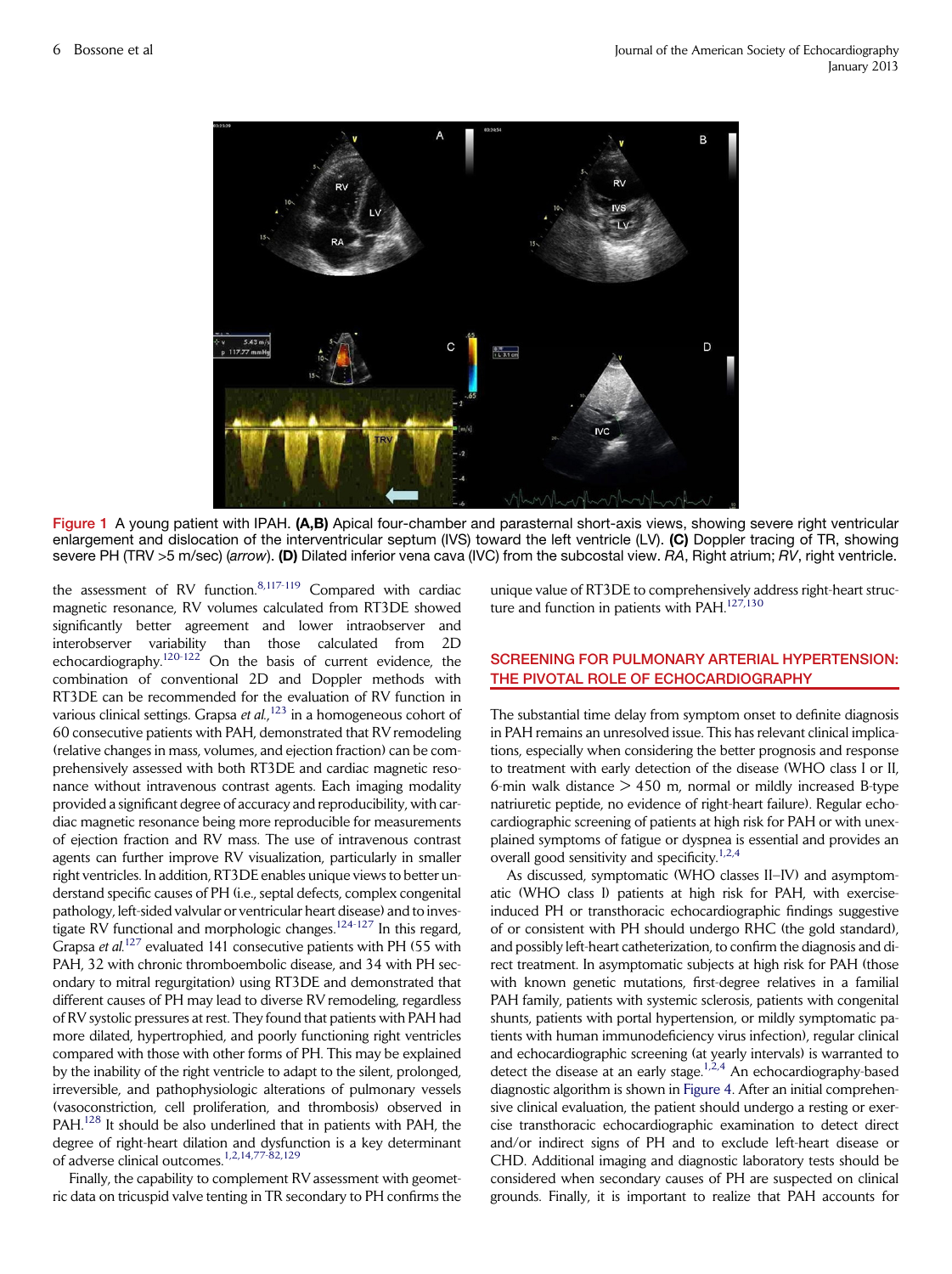<span id="page-6-0"></span>

| Table 4 PAP response to exercise in patients at high risk for PAH |  |
|-------------------------------------------------------------------|--|
|-------------------------------------------------------------------|--|

| Study                                 | Associated disease                   | n                               | Age (y)         | Height (cm) Weight (kg) |             | Exercise protocol                       | <b>RAP</b> estimate<br>(mm Hg)             | Baseline SPAP (mm Hg)                                                       | Peak SPAP (mm Hg)                                                   |
|---------------------------------------|--------------------------------------|---------------------------------|-----------------|-------------------------|-------------|-----------------------------------------|--------------------------------------------|-----------------------------------------------------------------------------|---------------------------------------------------------------------|
| Himelman et al.<br>$(1989)^{53}$      | <b>COPD</b>                          | 36 (15 female)                  | $32 - 80$       |                         |             | Supine bicycle (10 or 25<br>$W/2$ incr) | From IVC                                   | $46 \pm 20$ (ctrl 22 $\pm$ 4)                                               | $83 \pm 30$ (ctrl 31 $\pm$ 7)                                       |
| Oelberg et al. $(1998)^{54}$          | Asymptomatic ASD                     | 10 (4 women)                    | $52.9 \pm 11.2$ | $167 \pm 7$             | $82 \pm 20$ | Upright bicycle (10 W/2 incr)           | From IVC                                   | $31 \pm 8$ (ctrl 17 $\pm$ 8)                                                | $51 \pm 10$ (ctrl 19 $\pm$ 8)                                       |
| Grünig et al. (2000) <sup>55</sup>    | HAPE-S                               | 9 men                           | $45 \pm 8$      | $182 \pm 8$             | $82 \pm 9$  | Supine bicycle (25 W/2 incr)            | <b>Fixed value</b><br>$(5 \text{ mm Hg})$  | $28 \pm 4$ (ctrl 27 $\pm 4$ )                                               | $55 \pm 11$ (ctrl 36 $\pm$ 3)                                       |
| Grünig et al. (2000) <sup>56</sup>    | <b>Relatives of IPAH</b><br>cases    | 52                              |                 |                         |             | Supine bicycle (25 W/2 incr)            | <b>Fixed value</b>                         | $24 \pm 4$ (NR); 23 $\pm$ 3 (AR)                                            | $37 \pm 3$ (NR); 56 $\pm$ 11(AR)                                    |
| Collins et al. $(2006)^{57}$          | Scleroderma                          | 51 (49 women)                   | $53.9 \pm 12.0$ |                         |             | Treadmill $(5.9 \pm 1.9 \text{ METs})$  | <b>Fixed value</b><br>$(10 \text{ mm Hg})$ | $24 \pm 8$                                                                  | $38 \pm 12$                                                         |
| Alkotob et al. (2006) <sup>58</sup>   | Scleroderma                          | 65 (56 women)                   | $51 \pm 12$     |                         |             | Treadmill (1 to 13.4 METs)              | Fixed value<br>$(5 \text{ mm } Hq)$        | $25 \pm 8$                                                                  | $39 \pm 8$                                                          |
| Kiencke et al. $(2008)^{59}$          | HAPE-S                               | 10                              | $33 \pm 2$      |                         |             | Supine bicycle                          |                                            | 19 $\pm$ 4 (ctrl 17 $\pm$ 3)                                                | $23 \pm 6$ (ctrl 11 $\pm 5$ )                                       |
| Steen et al. (2008) <sup>60</sup>     | Scleroderma                          | 54 (51 women)                   |                 |                         |             | Treadmill (85% pred max HR)             | Fixed value<br>$(10 \text{ mm Hg})$        | $34.5 \pm 11.5$                                                             | 51.4                                                                |
| Grünig et al. $(2009)^{48}$           | <b>Relatives of IPAH</b><br>patients | 291 (125 women)                 | $37 \pm 16$     | $169 \pm 9$             | $69 \pm 15$ | Supine bicycle (25 W/2 incr)            | From IVC                                   | $20.7 \pm 5.4$ (ctrl 20.4 $\pm$ 5.3)                                        | $39.5 \pm 5.6$ (ctrl 35.5 $\pm$ 5.4)                                |
| Reichenberger et al.<br>$(2009)^{61}$ | Scleroderma                          | 33 (31 women)                   | $54 \pm 11$     |                         |             | Supine bicycle (30 W/2 incr)            | From IVC                                   | $23 \pm 8$                                                                  | $40 \pm 11$                                                         |
| Möller et al. $(2010)^{62}$           | ASD and VSD                          | 44 (25 female)                  | $17.5 \pm 3.3$  | $167 \pm 8.8$           | $59 \pm 11$ | Supine bicycle (25 W/2 incr)            | From IVC                                   | $20.7 \pm 5.3$ (ctrl 21.8 $\pm$ 3.6)                                        | 37 (24-76) (ctrl 39 [17-63])                                        |
| Kovacs et al. $(2010)^{63}$           | Connective tissue<br>disease         | 52 (42 women)                   | $54 \pm 11$     | $167 \pm 8$             | $69 \pm 12$ | Supine bicycle (25W/2 incr)             | From IVC                                   | $27 \pm 5$ <sup>*</sup> ; $23 \pm 3$ <sup>†</sup> ; $23 \pm 3$ <sup>‡</sup> | $55 \pm 10^{*}$ ; 29 $\pm$ 8 <sup>†</sup> ; 30 $\pm$ 7 <sup>‡</sup> |
| D'Alto et al. $(2011)^{64}$           | Systemic sclerosis                   | 172 (155 women) $51.8 \pm 21.5$ |                 | $163 \pm 9$             | $66 \pm 14$ | Supine bicycle (25W/2 incr)             | From IVC                                   | $26.2 \pm 5.3$ (ctrl 20.6 $\pm$ 3.7)                                        | $36.9 \pm 8.7$ (ctrl 25.9 $\pm$ 3.3)                                |

AR, Abnormal response to exercise; ASD, atrial septal defect; COPD, chronic obstructive pulmonary disease; ctrl, controls; HAPE-S, high-altitude pulmonary edema susceptible; HR, heart rate; *incr*, increments; *IVC*, inspiratory collapse of the inferior vena cava; *NR*, normal response to exercise; *VSD*, ventricular septal defect.

\*Exercise SPAP <sup>&</sup>gt; 40 mm Hg.

†Exercise SPAP <sup>&</sup>lt; <sup>40</sup> mm Hg, peak oxygen uptake <sup>&</sup>lt; 75%.

 $*$ Exercise SPAP < 40 mm Hg, peak oxygen uptake > 75%.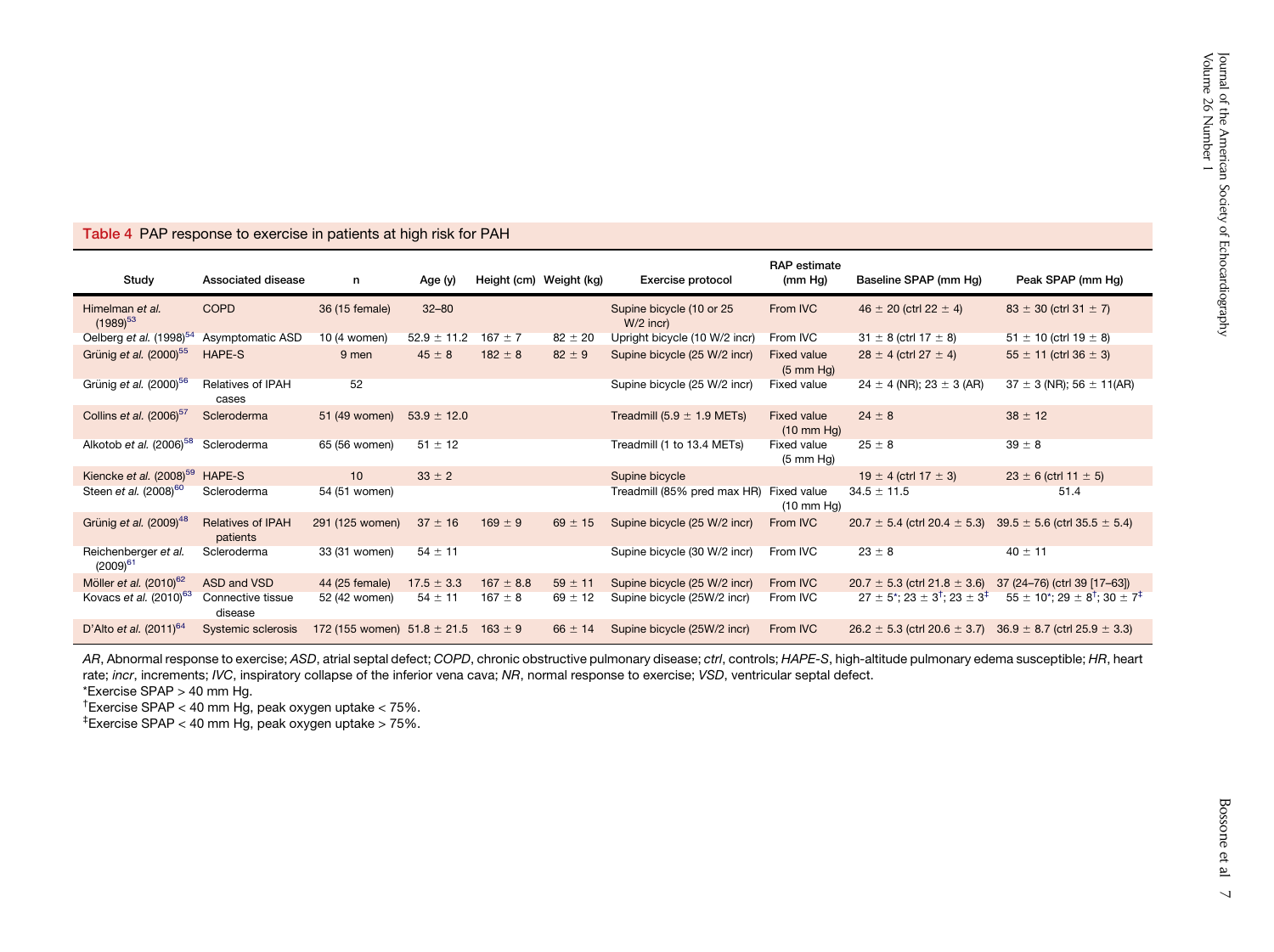### <span id="page-7-0"></span>Table 5 Echocardiographic prognostic predictors in patients with PAH

| Study                                 | Patients                       | Age (y)     | Etiology                                                                               | Treatment                             | Echocardiographic<br>indices                                                                                                                                                           | Follow-up (median) | Outcome                        |
|---------------------------------------|--------------------------------|-------------|----------------------------------------------------------------------------------------|---------------------------------------|----------------------------------------------------------------------------------------------------------------------------------------------------------------------------------------|--------------------|--------------------------------|
| Eysmann et al. $(1989)^{75}$          | 26 (18 women)                  | 40.8        | <b>PPH</b>                                                                             | Vasodilators*                         | Pericardial effusion                                                                                                                                                                   | 19.7 mo            | Death                          |
| Hinderliter et al. $(1997)^{76}$      | 79 (57 women)                  |             | <b>PPH</b>                                                                             | PGI                                   | Pericardial effusion                                                                                                                                                                   | 1 <sub>V</sub>     | Death, lung<br>transplantation |
| Yeo et al. (1998) <sup>77</sup>       | 53 (38 women) $45 \pm 14$      |             | <b>PPH</b>                                                                             | <b>CCBs</b>                           | Tei index <sup><math>\uparrow \geq 0.83</math></sup>                                                                                                                                   | 2.9y               | Death, lung<br>transplantation |
| Raymond et al. $(2002)^{78}$          | 81 (59 women) $40 \pm 15$      |             | <b>PPH</b>                                                                             | PGI                                   | Pericardial effusion, RA<br>area index (5 $\text{cm}^2/\text{m}$ )                                                                                                                     | 1 <sub>y</sub>     | Death, lung<br>transplantation |
| Forfia et al. $(2006)^{79}$           | 63 (52 women) $55 \pm 15$      |             | IPAH, SSc, CTD, RD,<br><b>CTEPH</b>                                                    | PGI, ERA, PDE5-i<br><i>inhibitors</i> | TAPSE $<$ 1.8 cm                                                                                                                                                                       | $19.3 \text{ mo}$  | Death                          |
| Mahapatra et al. (2006) <sup>14</sup> | 54 (41 women)                  | $44 \pm 11$ | <b>PPH</b>                                                                             | PGI, ERA, CCBs                        | <b>PVCAP</b>                                                                                                                                                                           | 49.3 mo            | Death                          |
| Brierre et al. $(2010)^{80}$          | 79 (36 women)                  | 61.4        | IPAH, anorexigens, SSc,<br>IDD, portal<br>hypertension, HIV, RD,<br>CTEPH, sarcoidosis | ERA, PGI, PDE5-i<br>inhibitors, PEA   | MPAP $\geq$ 49 mm Hg,<br>DPAP $\geq$ 29 mm Hg,<br>abnormal EDSC, IVC<br>diameter <sup>‡</sup> , Tei index <sup>†</sup> $\geq$<br>$0.98$ . TAPSE <sup>§</sup> .<br>pericardial effusion | $12 \text{ mo}$    | Death                          |
| Ghio et al. (2011) <sup>81</sup>      | 72 (52 women) $52 \pm 16$ IPAH |             |                                                                                        | According to current<br>guidelines    | RV diameters $\sim$ (>36.5<br>mm)                                                                                                                                                      | 38 mo              | Death                          |
| Sachdev et al. (2011) <sup>82</sup>   | 80 (61 women) $56 \pm 14$      |             | <b>PAH</b>                                                                             | According to current<br>quidelines    | RV free wall strain per<br>absolute 5% decrease                                                                                                                                        | 24 mo              | Death                          |

*CCB*, Calcium channel blocker; *CTD*, connective tissue disease; *CTEPH*, chronic thromboembolic pulmonary hypertension; *DPAP*, diastolic PAP as measured from pulmonary regurgitant flow; *ERA*, endothelin receptor antagonist (bosentan); *EDSC*, end-diastolic septal curve, defined as abnormal if convex toward the right ventricle on the two-dimensional parasternal shortaxis view; *HIV*, human immunodeficiency virus; *IDD*, immune dysfunction disease; *IVC*, inferior vena cava; *PDE5-i*, phosphodiesterase type 5 inhibitor (sildenafil); *PEA*, pulmonary endarterectomy; PGI, prostacyclin and analogues (epoprostenol, iloprost, treprostinil); PPH, primary PH; PVCAP, pulmonary vascular capacitance; RA, right atrial; RD, respiratory disease; SSc, systemic sclerosis (scleroderma); *TAPSE*, tricuspid annular plane systolic excursion.

\*CCBs, prazosin, hydralazine.

<sup>†</sup>Tei index = (isovolumic contraction time + isovolumic relaxation time)/ejection time.

‡Twenty or more millimeters with respiratory variation in IVC diameter <50%.

§As <sup>a</sup> continuous variable for each 1-mm decrease.

 $RV$  end-diastolic diameters (RV wall thickness  $\leq 6.6$  mm) in the parasternal long-axis view.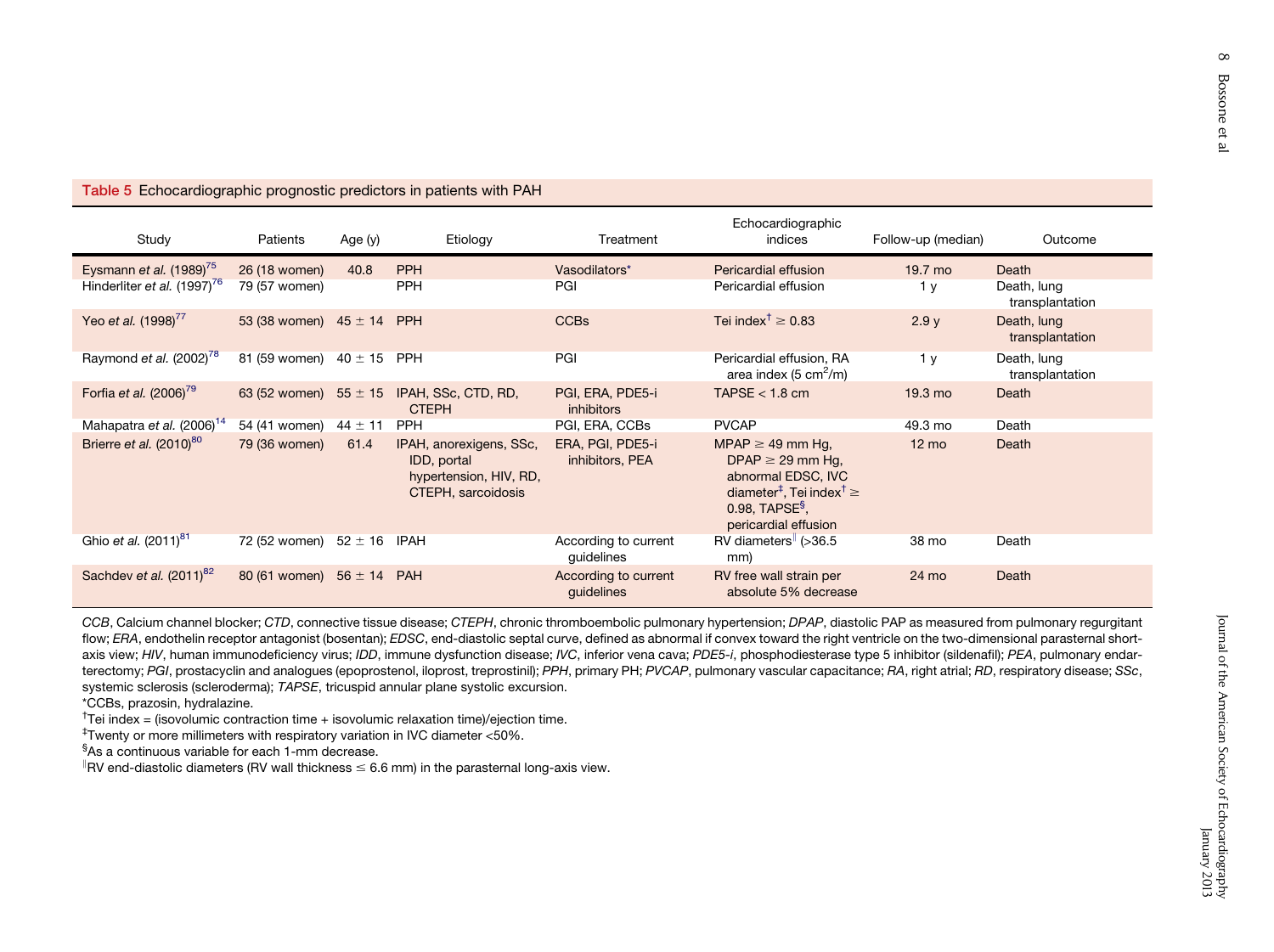<span id="page-8-0"></span>

Figure 2 Impaired right ventricular function assessed by different echocardiographic techniques in a young patient with IPAH. (A) Standard M-mode echocardiography: severely reduced tricuspid annular plane systolic excursion (*arrow*). (B) Pulsed-wave Doppler tissue imaging of the right ventricular lateral wall: reduced myocardial systolic peak velocity (Sm) and both early (Em) and late (Am) diastolic peak velocities. (C) Right ventricular 2D speckle strain: impairment of global longitudinal strain (GS) (<16%), an index of right ventricular myocardial deformation, and of segmental myocardial deformation (see arrow showing longitudinal deformation curves of six right ventricular myocardial segments). (D) Dynamic three-dimensional tripartite Beutel model (*arrow*), showing a dilated right ventricle (RV) with depressed ejection fraction (22%). *AVC*, Aortic valve closure; *RA*, right atrium.



Figure 3 Kaplan-Meier survival curves in a PH population. Kaplan-Meier survival curve for patients with RV longitudinal peak systolic strain (LPSS) < 19% (*solid line*) and patients with RV LPSS  $\ge -19\%$  (*dotted line*). During a median followup period of 31.2 months (interquartile range, 10–50 months), 37 patients (26%) died. Patients with RV LPSS  $\ge$  -19% had significantly worse survival than those with RV LPSS  $< -19\%$ . Reproduced with permission from Haeck *et al*. [26](#page-10-0)

only 3% to 4% of all causes of PH, the vast majority being due to left-heart (78%–80%) and/or lung (10%–1[2](#page-10-0)%) diseases.<sup>2</sup>

#### RHC and Vasoreactivity Testing

RHC is required to confirm the diagnosis of PAH, to assess the severity of hemodynamic impairment, and to test the vasoreactivity of

the pulmonary circulation. $<sup>2</sup>$  $<sup>2</sup>$  $<sup>2</sup>$  The procedure has very low morbidity</sup> (1.1%) and mortality (0.05%) rates if performed at experienced centers.<sup>131</sup> It is usually performed through direct puncture of the right internal jugular vein or the right or left femoral vein. The following variables must be recorded during RHC: PAP (systolic, diastolic, and mean), RAP, PCWP, and RV pressure. CO must be measured in triplicate. Superior vena cava, pulmonary artery, and systemic arterial blood oxygen saturation should also be determined. These measurements are needed for the calculation of PVR. Satisfactory recording of PCWP is crucial for the differential diagnosis of PH due to left heart disease. PCWP > 15 mm Hg excludes the diagnosis of precapillary PAH. Rarely, left-heart catheterization may be required for direct assessment of LV end-diastolic pressure. The Fick method is mandatory in the presence of a systemic-to-pulmonary shunt.

Vasoreactivity testing is strongly recommended at the time of RHC in IPAH, heritable PAH, and PAH associated with anorexigen use to identify patients who may benefit from long-term therapy with calcium channel blockers (CCBs; nifedipine, diltiazem, and amlodipine)[.132,133](#page-13-0)

Acute vasodilator challenge should be performed only at experienced centers using short-acting and safe drugs with no or limited systemic effects, such as inhaled nitric oxide (the preferred agent). Alternatively, intravenous epoprostenol or adenosine may also be used, but with a risk for systemic vasodilator effects. $2$ 

A positive acute response is defined as a reduction in MPAP  $\geq 10$ mm Hg to reach an absolute value of MPAP  $\leq$  40 mm Hg with increased or unchanged  $CO<sup>2</sup>$  $CO<sup>2</sup>$  $CO<sup>2</sup>$  Only about 10% of patients with IPAH will meet these criteria. Approximately half of IPAH-positive acute responders are also positive long-term responders to  $CCBs$ ,  $4$  and only in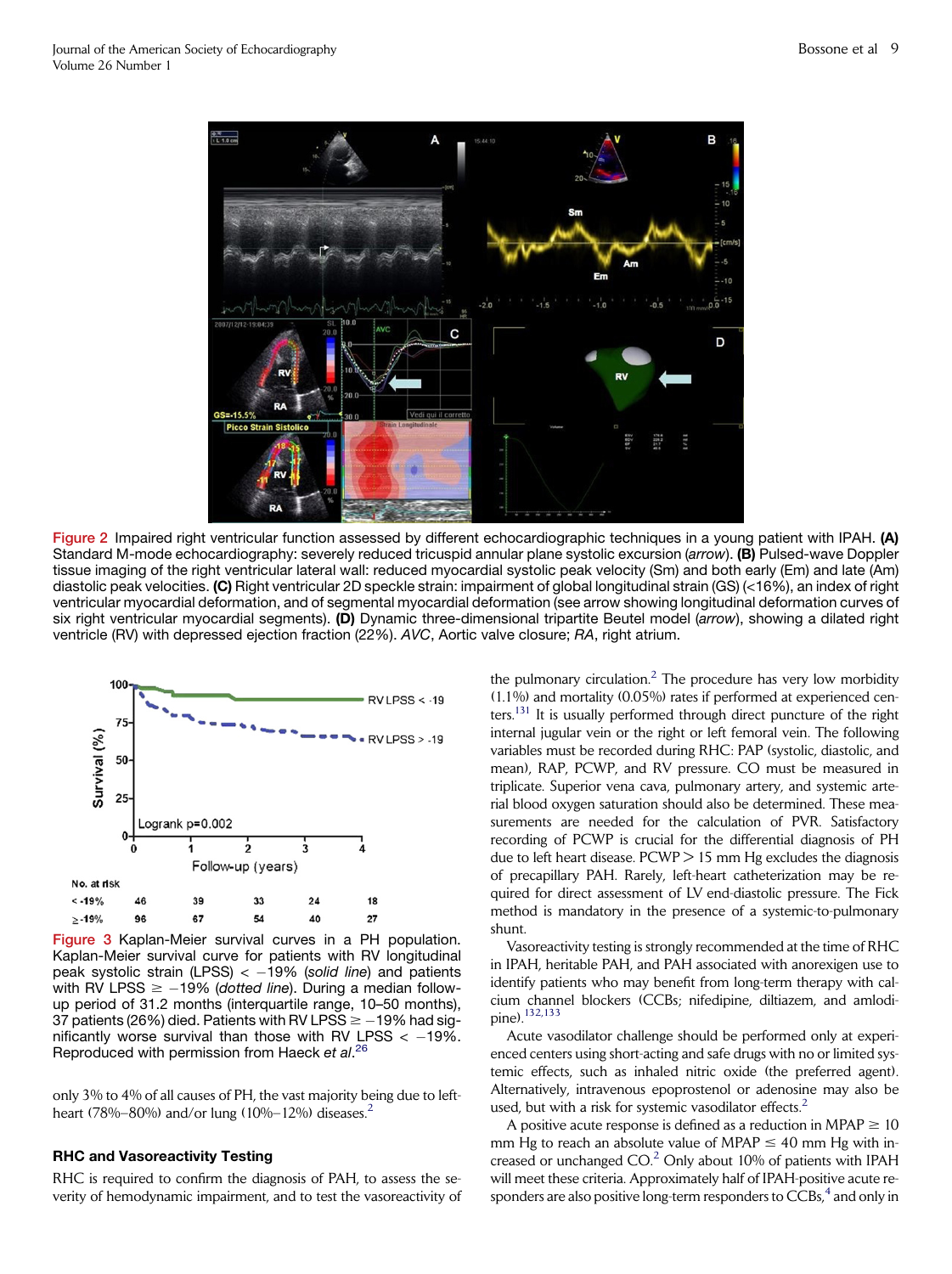<span id="page-9-0"></span>

Figure 4 Role of echocardiography in the diagnosis of PAH. *ABG*, Arterial blood gases or saturation; *BNP*, B-type natriuretic peptide; *CMR*, cardiac magnetic resonance; *CT-angio*, contrast-enhanced computed tomographic pulmonary angiography; *CTD*, connective tissue disease; *CTEPH*, chronic thromboembolic PH; *DPAP*, diastolic PAP; *ECG*, electrocardiography; *ESRD*, endstage renal disease; *Fam Hx*, family history; *FPAH*, familial PAH; *HIV*, human immunodeficiency virus; *HRCT*, high-resolution computed tomography; *LAE*, left atrial enlargement; *LFT*, liver function test; *LH*, left heart; *MCTD*, mixed connective tissue disease; *neg*, negative; *PA-angio*, pulmonary artery angiography; *PAOP*, pulmonary artery occlusion pressure; *PCH*, pulmonary capillary hemangiomatosis; *PFT*, pulmonary function test (spirometry, diffusing capacity of the lungs for carbon monoxide, overnight oximetry, polysomnography); *Porto-PH*, portopulmonary hypertension; *PVOD*, pulmonary veno-occlusive disease; *RA*, rheumatoid arthritis; *RU*, resistance units; *SLE*, systemic lupus erythematosus; *SPO2*, saturation of peripheral oxygen; *Sx*, symptoms; *SSc*, systemic sclerosis; *TEE*, transesophageal echocardiography; *TTE*, transthoracic echocardiography; *US*, ultrasound; V/Q, ventilation/perfusion. <sup>a</sup>Specific laboratory tests for thyroid function, immunology-rheumatology (antinuclear antibodies, Creactive protein, Scl-70 antibodies), hematology, HIV, and schistosomiasis. \*TRV  $\leq$  2.8 m/sec and SPAP  $\leq$  36 mm Hg but the presence of additional echocardiographic variables or TRV of 2.9 to 3.4 m/sec and SPAP of 37 to 50 mm Hg, with or without additional echocardiographic variables suggestive of PH. \*\* TRV > 3.4 m/sec and SPAP > 50 mm Hg, with or without additional echocardiographic variables suggestive of PH.<sup>[2](#page-10-0)</sup> <sup>†</sup>Doppler upper limits: <40 to 45 mm Hg in healthy individuals, <55 to 60 mm Hg in highly trained athletes; MPAP 34 mm Hg at a CO of <10 L/min, 45 mm Hg at a CO of <20 L/min, and 52 mm Hg at a CO of  $<$ 30 L/min.  $8,45,50$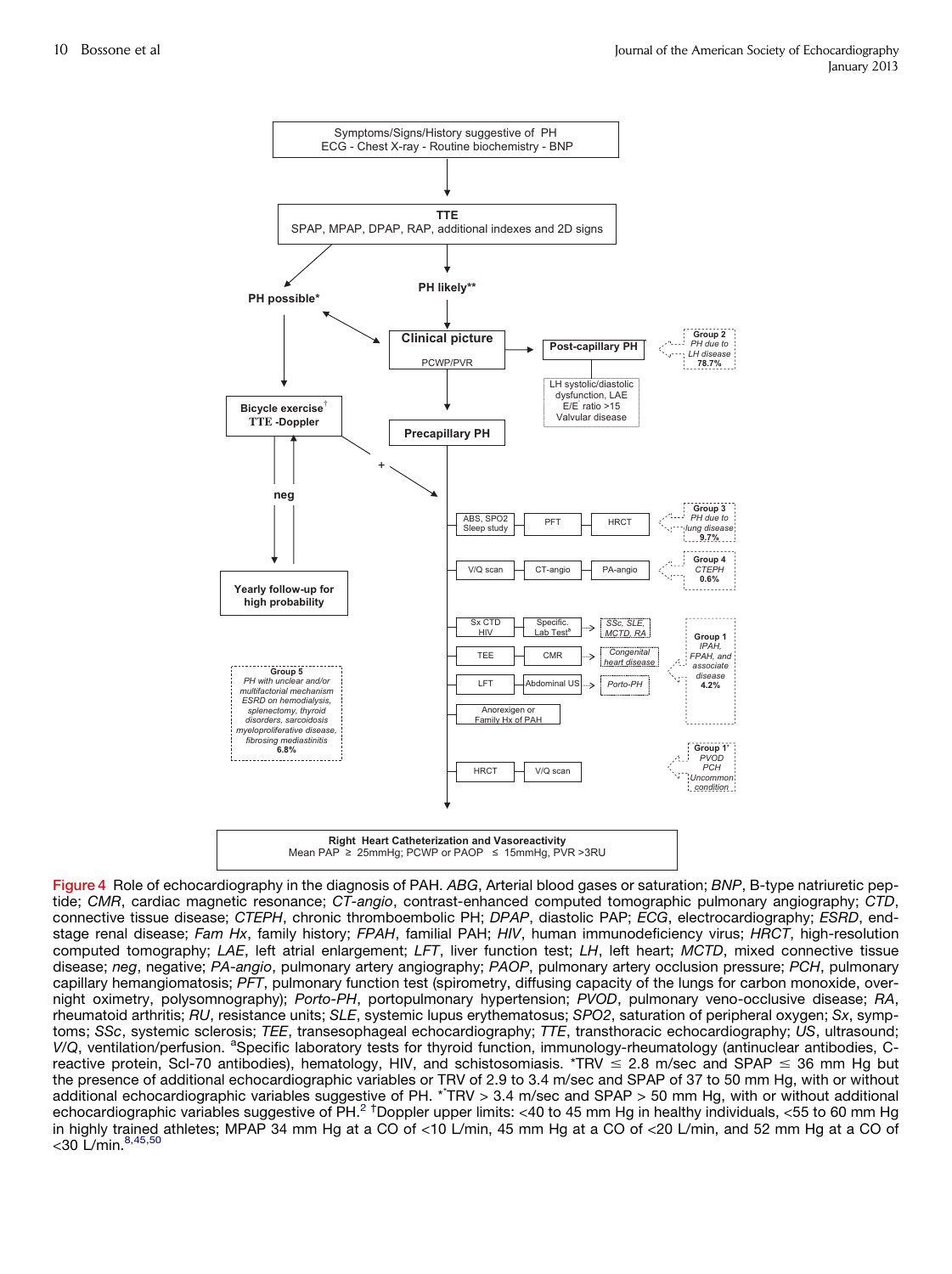<span id="page-10-0"></span>these patients is the continuation of CCBs as a single therapy reasonable.

The effectiveness of acute vasoreactivity tests and long-term treatment with CCBs in patients with associated PAH is still debated. In particular, the use of CCBs is not recommended in patients with CHD-related PAH because of their negative inotropic and systemic vasodilator effects (with subsequent increase in right-to-left shunting).

Recent observations suggest that residual pulmonary vasoreactivity may be a valuable tool for the risk stratification of patients with CHDrelated PAH.<sup>134,135</sup>

Finally, acute vasoreactivity studies to identify patients with longterm favorable responses to CCBs are not recommended in clinical groups 2, 3, 4, and 5.

#### **CONCLUSIONS**

Echocardiography is a pivotal screening test in symptomatic patients at risk for PAH. As an imaging modality, it has the advantage of being widely available, cost effective, and safe. It also plays an important role in assessing outcomes, monitoring the efficacy of specific therapeutic interventions for PH, and detecting the preclinical stages of disease. Newer ultrasound techniques may provide key additional information in the assessment of right-heart structure and function.

#### **REFERENCES**

- 1. McLaughlin VV, Archer SL, Badesch DB, Barst RJ, Farber HW, Lindner JR, et al., American College of Cardiology Foundation Task Force on Expert Consensus Documents; American Heart Association; American College of Chest Physicians; American Thoracic Society, Inc; Pulmonary Hypertension Association. ACCF/AHA 2009 expert consensus document on pulmonary hypertension: a report of the American College of Cardiology Foundation Task Force on Expert Consensus Documents and the American Heart Association developed in collaboration with the American College of Chest Physicians; American Thoracic Society, Inc; and the Pulmonary Hypertension Association. J Am Coll Cardiol 2009;53:1573-619.
- 2. Galie N, Hoeper MM, Humbert M, Torbicki A, Vachiery JL, Barbera JA, et al., ESC Committee for Practice Guidelines (CPG). Guidelines for the diagnosis and treatment of pulmonary hypertension: the Task Force for the Diagnosis and Treatment of Pulmonary Hypertension of the European Society of Cardiology (ESC) and the European Respiratory Society (ERS), endorsed by the International Society of Heart and Lung Transplantation (ISHLT). Eur Heart J 2009;30:2493-537.
- 3. Simonneau G, Robbins IM, Beghetti M, Channick RN, Delcroix M, Denton CP, et al. Updated clinical classification of pulmonary hypertension. J Am Coll Cardiol 2009;54(suppl):S43-54.
- 4. Bossone E, Citro R, Blasi F, Allegra L. Echocardiography in pulmonary arterial hypertension: an essential tool. Chest 2007;131:339-41.
- 5. Bossone E, Bodini BD, Mazza A, Allegra L. Pulmonary arterial hypertension: the key role of echocardiography. Chest 2005;127:1836-43.
- 6. Bossone E, Duong-Wagner TH, Paciocco G, Oral H, Ricciardi M, Bach DS, et al. Echocardiographic features of primary pulmonary hypertension. J Am Soc Echocardiogr 1999;12:655-62.
- 7. Milan A, Magnino C, Veglio F. Echocardiographic indexes for the noninvasive evaluation of pulmonary hemodynamics. J Am Soc Echocardiogr 2010;23:225-39.
- 8. Rudski LG, Lai WW, Afilalo J, Hua L, Handschumacher MD, Chandrasekaran K, et al. Guidelines for the echocardiographic assessment of the right heart in adults: a report from the American Society of Echocardiography endorsed by the European Association of Echocar-

diography, a registered branch of the European Society of Cardiology, and the Canadian Society of Echocardiography. J Am Soc Echocardiogr 2010;23:685-713.

- 9. Hatle L, Angelsen BA, Tromsdal A. Non-invasive estimation of pulmonary artery systolic pressure with Doppler ultrasound. Br Heart J 1981; 45:157-65.
- 10. Kitabatake A, Inoue M, Asao M, Masuyama T, Tanouchi J, Morita T, et al. Noninvasive evaluation of pulmonary hypertension by a pulsed Doppler technique. Circulation 1983;68:302-9.
- 11. Yock PG, Popp RL. Noninvasive estimation of right ventricular systolic pressure by Doppler ultrasound in patients with tricuspid regurgitation. Circulation 1984;70:657-62.
- 12. Currie PJ, Seward JB, Chan KL, Fyfe DA, Hagler DJ, Mair DD, et al. Continuous wave Doppler determination of right ventricular pressure: a simultaneous Doppler-catheterization study in 127 patients. J Am Coll Cardiol 1985;6:750-6.
- 13. Aduen JF, Castello R, Lozano MM, Hepler GN, Keller CA, Alvarez F, et al. An alternative echocardiographic method to estimate mean pulmonary artery pressure: diagnostic and clinical implications. J Am Soc Echocardiogr 2009;22:814-9.
- 14. Mahapatra S, Nishimura RA, Oh JK, McGoon MD. The prognostic value of pulmonary vascular capacitance determined by Doppler echocardiography in patients with pulmonary arterial hypertension. J Am Soc Echocardiogr 2006;19:1045-50.
- 15. Yared K, Noseworthy P, Weyman AE, McCabe E, Picard MH, Baggish AL. Pulmonary artery acceleration time provides an accurate estimate of systolic pulmonary arterial pressure during transthoracic echocardiography. J Am Soc Echocardiogr 2011;24:687-92.
- 16. Kircher BJ, Himelman RB, Schiller NB. Noninvasive estimation of right atrial pressure from the inspiratory collapse of the inferior vena cava. Am J Cardiol 1990;66:493-6.
- 17. Masuyama T, Kodama K, Kitabatake A, Sato H, Nanto S, Inoue M. Continuous-wave Doppler echocardiographic detection of pulmonary regurgitation and its application to noninvasive estimation of pulmonary artery pressure. Circulation 1986;74:484-92.
- 18. Abbas AE, Fortuin FD, Schiller NB, Appleton CP, Moreno CA, Lester SJ. Echocardiographic determination of mean pulmonary artery pressure. Am J Cardiol 2003;92:1373-6.
- 19. Chemla D, Castelain V, Humbert M, Hebert JL, Simonneau G, Lecarpentier Y, et al. New formula for predicting mean pulmonary artery pressure using systolic pulmonary artery pressure. Chest 2004;126: 1313-7.
- 20. Dabestani A, Mahan G, Gardin JM, Takenaka K, Burn C, Allfie A, et al. Evaluation of pulmonary artery pressure and resistance by pulsed Doppler echocardiography. Am J Cardiol 1987;59:662-8.
- 21. Abbas AE, Fortuin FD, Schiller NB, Appleton CP, Moreno CA, Lester SJ. A simple method for noninvasive estimation of pulmonary vascular resistance. J Am Coll Cardiol 2003;41:1021-7.
- 22. Haddad F, Zamanian R, Beraud AS, Schnittger I, Feinstein J, Peterson T, et al. A novel non-invasive method of estimating pulmonary vascular resistance in patients with pulmonary arterial hypertension. J Am Soc Echocardiogr 2009;22:523-9.
- 23. Arkles JS, Opotowsky AR, Ojeda J, Rogers F, Liu T, Prassana V, et al. Shape of the right ventricular Doppler envelope predicts hemodynamics and right heart function in pulmonary hypertension. Am J Respir Crit Care Med 2011;183:268-76.
- 24. Nagueh SF, Middleton KJ, Kopelen HA, Zoghbi WA, Quinones MA. Doppler tissue imaging: a noninvasive technique for evaluation of left ventricular relaxation and estimation of filling pressures. J Am Coll Cardiol 1997;30:1527-33.
- 25. Dokainish H, Nguyen JS, Sengupta R, Pillai M, Alam M, Bobek J, et al. Do additional echocardiographic variables increase the accuracy of  $E/e'$  for predicting left ventricular filling pressure in normal ejection fraction? An echocardiographic and invasive hemodynamic study. J Am Soc Echocardiogr 2010;23:156-61.
- 26. Haeck ML, Scherptong RW, Ajmone Marsan N, Holman ER, Schalij MJ, Bax JJ, et al. Prognostic value of right ventricular longitudinal peak systolic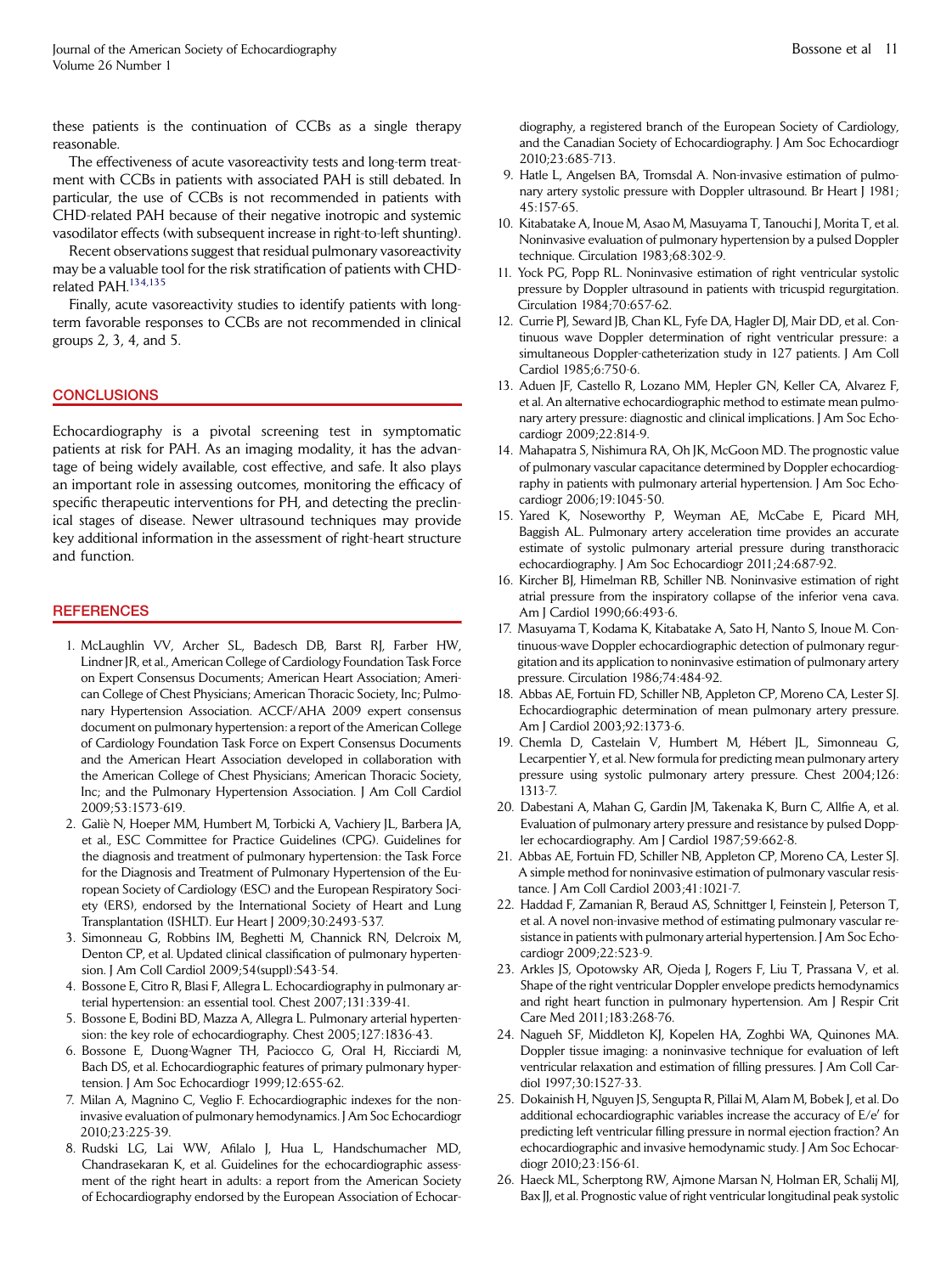<span id="page-11-0"></span>strain in patients with pulmonary hypertension. Circ Cardiovasc Imaging 2012;5:628-36.

- 27. Chan KL, Currie PJ, Seward JB, Hagler DJ, Mair DD, Tajik AJ. Comparison of three Doppler ultrasound methods in the prediction of pulmonary artery pressure. J Am Coll Cardiol 1987;9:549-54.
- 28. Parent F, Bachir D, Inamo J, Lionnet F, Driss F, Loko G, et al. A hemodynamic study of pulmonary hypertension in sickle cell disease. N Engl J Med 2011;365:44-53.
- 29. Fisher MR, Forfia PR, Chamera E, Housten-Harris T, Champion HC, Girgis RE, et al. Accuracy of Doppler echocardiography in the hemodynamic assessment of pulmonary hypertension. Am J Respir Crit Care Med 2009;179:615-21.
- 30. Rich JD, Shah SJ, Swamy RS, Kamp A, Rich S. Inaccuracy of Doppler echocardiographic estimates of pulmonary artery pressures in patients with pulmonary hypertension: implications for clinical practice. Chest 2011;139:988-93.
- 31. Janda S, Shahidi N, Gin K, Swiston J. Diagnostic accuracy of echocardiography for pulmonary hypertension: a systematic review and meta-analysis. Heart 2011;97:612-22.
- 32. McQullian BM, Picard MH, Leawitt M, Weyman AE. Clinical correlates and reference intervals for pulmonary artery systolic pressure among echocardiographically normal subjects. Circulation 2001;104:2797-802.
- 33. Lam CS, Borlaug BA, Kane GC, Enders FT, Rodeheffer RJ, Redfield MM. Age-associated increases in pulmonary artery systolic pressure in the general population. Circulation 2009;119:2663-70.
- 34. Huez S, Retailleau K, Unger P, Pavelescu A, Vachiery JL, Derumeaux G, et al. Right and left ventricular adaptation to hypoxia: a tissue Doppler imaging study. Am J Physiol Heart Circ Physiol 2005;289:H1391-8.
- 35. Armstrong WF, Ryan T. Feigenbaum's Echocardiography. 7th ed. Philadelphia, PA: Lippincott Williams & Wilkins; 2009.
- 36. Oh JK, Seward JB, Tajik AJ. The Echo Manual. 2nd ed. Philadelphia: Lippincott Williams & Wilkins; 1999. 222.
- 37. Hinderliter AL, Willis PW IV, Long W, Clarke WR, Ralph D, Caldwell EJ, et al., PPH Study Group. Frequency and prognostic significance of pericardial effusion in primary pulmonary hypertension. Am J Cardiol 1999;84:481-4.
- 38. Hinderliter AL, Willis PV IV, Long WA, Clarke WR, Ralph D, Caldwell EJ, et al., PPH Study Group. Frequency and severity of tricuspid regurgitation determined by Doppler echocardiography in primary pulmonary hypertension. Am J Cardiol 2003;91:1033-7.
- 39. Louie EK, Rich S, Brundage BH. Doppler echocardiographic assessment of impaired left ventricular filling in patients with right ventricular pressure overload due to primary pulmonary hypertension. J Am Coll Cardiol 1986;8:1298-306.
- 40. Stojnic BB, Brecker SJ, Xiao HB, Helmy SM, Mbaissouroum M, Gibson DG. Left ventricular filling characteristics in pulmonary hypertension: a new mode of ventricular interaction. Br Heart J 1992;68:16-20.
- 41. Reeves JT, Linehan JH, Stenmark KR. Distensibility of the normal human lung circulation during exercise. Am J Physiol Lung Cell Mol Physiol 2005;288:L419-25.
- 42. Reeves JT, Dempsey JA, Grover RF. Pulmonary circulation during exercise. In: Weir EK, Reeves JT, editors. Pulmonary Vascular Physiology and Physiopathology. New York: Marcel Dekker; 1989. pp. 107-33.
- 43. Bidart CM, Abbas AE, Parish JM, Chaliki HP, Moreno CA, Lester SJ. The noninvasive evaluation of exercise-induced changes in pulmonary artery pressure and pulmonary vascular resistance. J Am Soc Echocardiogr 2007;20:270-5.
- 44. West JB. Left ventricular filling pressures during exercise: a cardiological blind spot? Chest 1998;113:1695-7.
- 45. Bossone E, Rubenfire M, Bach DS, Ricciardi M, Armstrong WF. Range of tricuspid regurgitation velocity at rest and during exercise in normal adult men: implications for the diagnosis of pulmonary hypertension. J Am Coll Cardiol 1999;33:1662-6.
- 46. Hopkins SR, Schoene RB, Henderson WR, Spragg RG, Martin TR, West JB. Intense exercise impairs the integrity of the pulmonary blood-gas barrier in elite athletes. Am J Respir Crit Care Med 1997; 155:1090-4.
- 47. Argiento P, Chesler N, Mule M, D'Alto M, Bossone E, Unger P, et al. Exercise stress echocardiography for the study of the pulmonary circulation. Eur Respir J 2010;35:1273-8.
- 48. Grünig E, Weissmann S, Ehlken N, Fijalkowska A, Fischer C, Fourme T, et al. Stress Doppler echocardiography in relatives of patients with idiopathic and familial pulmonary arterial hypertension: results of a multicenter European analysis of pulmonary artery pressure response to exercise and hypoxia. Circulation 2009;119:1747-57.
- 49. La Gerche A, MacIsaac AI, Burns AT, Mooney DJ, Inder WJ, Voigt JU, et al. Pulmonary transit of agitated contrast is associated with enhanced pulmonary vascular reserve and right ventricular function during exercise. J Appl Physiol 2010;109:1307-17.
- 50. Argiento P, Vanderpool RR, Mule M, Russo MG, D'Alto M, Bossone E, et al. Exercise stress echocardiography of the pulmonary circulation: limits of normal and gender differences. Chest. In press.
- 51. Lalande S, Yerly P, Faoro V, Naeije R. Pulmonary vascular distensibility predicts aerobic capacity in healthy individuals. J Physiol 2012;590: 4279-88.
- 52. LA Gerche A, Heidbüchel H, Burns AT, Mooney DJ, Taylor AJ, Pfluger HB, et al. Disproportionate exercise load and remodeling of the athlete's right ventricle. Med Sci Sports Exerc 2011;43:974-81.
- 53. Himelman RB, Stulbarg M, Kircher B, Lee E, Kee L, Dean NC, et al. Noninvasive evaluation of pulmonary artery pressure during exercise by saline-enhanced Doppler echocardiography in chronic pulmonary disease. Circulation 1989;79:863-71.
- 54. Oelberg DA, Marcotte F, Kreisman H, Wolkove N, Langleben D, Small D. Evaluation of right ventricular systolic pressure during incremental exercise by Doppler echocardiography in adults with atrial septal defect. Chest 1998;113:1459-65.
- 55. Grünig E, Mereles D, Hildebrandt W, Swenson ER, Kübler W, Kuecherer H, et al. Stress Doppler echocardiography for identification of susceptibility to high altitude pulmonary edema. J Am Coll Cardiol 2000;35:980-7.
- 56. Grünig E, Janssen B, Mereles D, Barth U, Borst MM, Vogt IR, et al. Abnormal pulmonary artery pressure response in asymptomatic carriers of primary pulmonary hypertension gene. Circulation 2000;102: 1145-50.
- 57. Collins N, Bastian B, Quiqueree L, Jones C, Morgan R, Reeves G. Abnormal pulmonary vascular responses in patients registered with a systemic autoimmunity database: Pulmonary Hypertension Assessment and Screening Evaluation Using Stress Echocardiography (PHASE-I). Eur J Echocardiogr 2006;7:439-46.
- 58. Alkotob ML, Soltani P, Sheatt MA, Katsetos MC, Rothfield N, Hager WD, et al. Reduced exercise capacity and stress-induced pulmonary hypertension in patients with sclerodermia. Chest 2006;130: 176-81.
- 59. Kiencke S, Bernheim A, Maggiorini M, Fischler M, Aschkenasy SV, Dorschner L, et al. Exercise-induced pulmonary artery hypertension: a rare finding? J Am Coll Cardiol 2008;51:513-4.
- 60. Steen V, Chou M, Shanmugam V, Mathias M, Kuru T, Morrissey R. Exercise-induced pulmonary arterial hypertension in patients with systemic sclerosis. Chest 2008;134:146-51.
- 61. Reichenberger F, Voswinckel R, Schulz R, Mensch O, Ghofrani HA, Olschewski H, et al. Noninvasive detection of early pulmonary vascular dysfunction in scleroderma. Respir Med 2009;103:1713-8.
- 62. Möller T, Brun H, Fredriksen PM, Holmstrøm H, Peersen K, Pettersen E, et al. Right ventricular systolic pressure response during exercise in adolescents born with atrial or ventricular septal defect. Am J Cardiol 2010; 105:1610-6.
- 63. Kovacs G, Maier R, Aberer E, Brodmann M, Scheidl S, Hesse C, et al. Assessment of pulmonary arterial pressure during exercise in collagen vascular disease: echocardiography vs right-sided heart catheterization. Chest 2010;138:270-8.
- 64. D'Alto M, Ghio S, D'Andrea A, Pazzano AS, Argiento P, Camporotondo R, et al. Inappropriate exercise-induced increase in pulmonary artery pressure in patients with systemic sclerosis. Heart 2011; 97:112-7.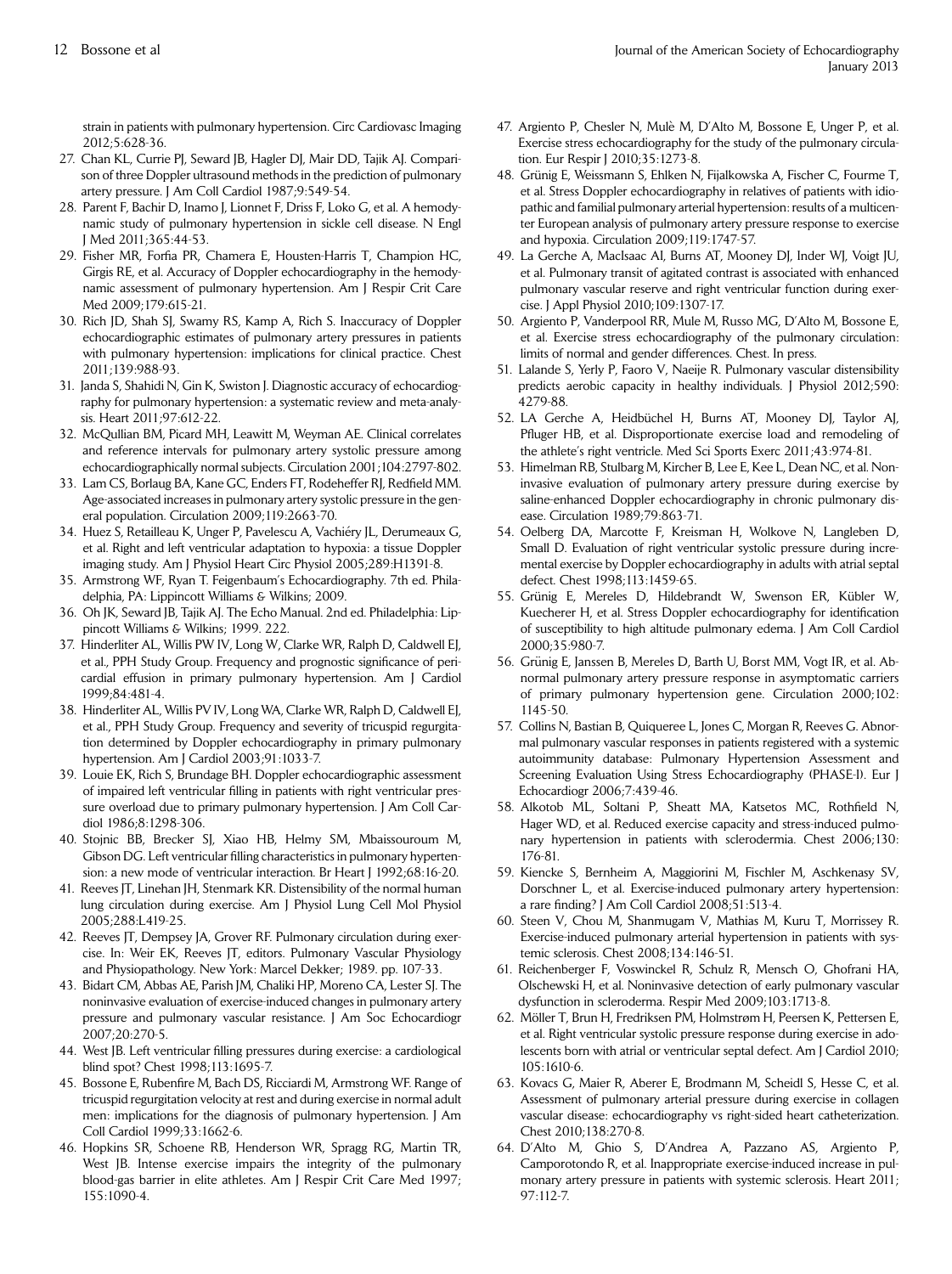- <span id="page-12-0"></span>65. Tolle JJ, Waxman AB, Van Horn TL, Pappagianopoulos PP, Systrom DM. Exercise-induced pulmonary arterial hypertension. Circulation 2008; 118:2183-9.
- 66. Oudiz RJ, Rubin LJ. Exercise-induced pulmonary arterial hypertension: a new addition to the spectrum of pulmonary vascular diseases. Circulation 2008;118:2120-1.
- 67. MacDougall JD, McKelvie RS, Moroz DE, Sale DG, McCartney N, Buick F. Factors affecting blood pressure during heavy weight lifting and static contractions. J Appl Physiol 1992;73:1590-7.
- 68. Huez S, Roufosse F, Vachiery JL, Pavelescu A, Derumeaux G, Wautrecht JC, et al. Isolated right ventricular dysfunction in systemic sclerosis: latent pulmonary hypertension? Eur Respir J 2007;30:928-36.
- 69. Bossone E, Naeije R. Exercise-induced pulmonary hypertension. Heart Fail Clin 2012;8:485-95.
- 70. Galie N, Rubin LJ, Hoeper M, Jansa P, Al-Hiti H, Meyer G, et al. Treatment of patients with mildly symptomatic pulmonary arterial hypertension with bosentan (EARLY study): a double-blind, randomised controlled trial. Lancet 2008;371:2093-100.
- 71. Proudman SM, Stevens WM, Sahhar J, Celermajer D. Pulmonary arterial hypertension in systemic sclerosis: the need for early detection and treatment. Intern Med J 2007;37:485-94.
- 72. Humbert M, Sitbon O, Yaïci A, Montani D, O'Callaghan DS, Jaïs X, et al., French Pulmonary Arterial Hypertension Network. Survival in incident and prevalent cohorts of patients with pulmonary arterial hypertension. Eur Respir J 2010;36:549-55.
- 73. McLaughlin VV, Presberg KW, Doyle RL, Abman SH, McCrory DC, Fortin T, et al., American College of Chest Physicians. Prognosis of pulmonary arterial hypertension: ACCP evidence-based clinical practice guidelines. Chest 2004;126(suppl):78S-92.
- 74. Thenappan T, Shah SJ, Rich S, Gomberg-Maitland M. A USA-based registry for pulmonary arterial hypertension: 1982-2006. Eur Respir J 2007; 30:1103-10.
- 75. Eysmann SB, Palevsky HI, Reichek N, Hackney K, Douglas PS. Two-dimensional and Doppler-echocardiographic and cardiac catheterization correlates of survival in primary pulmonary hypertension. Circulation 1989;80:353-60.
- 76. Hinderliter AL, Willis PW IV, Barst RJ, Rich S, Rubin LJ, Badesch DB, et al., Primary Pulmonary Hypertension Study Group. Effects of long-term infusion of prostacyclin (epoprostenol) on echocardiographic measures of right ventricular structure and function in primary pulmonary hypertension. Circulation 1997;95:1479-86.
- 77. Yeo TC, Dujardin KS, Tei C, Mahoney DW, McGoon MD, Seward JB. Value of a Doppler-derived index combining systolic and diastolic time intervals in predicting outcome in primary pulmonary hypertension. Am J Cardiol 1998;81:1157-61.
- 78. Raymond RJ, Hinderliter AL, Willis PW, Ralph D, Caldwell EJ, Williams W, et al. Echocardiographic predictors of adverse outcomes in primary pulmonary hypertension. J Am Coll Cardiol 2002;39:1214-9.
- 79. Forfia PR, Fisher MR, Mathai SC, Housten-Harris T, Hemnes AR, Borlaug BA, et al. Tricuspid annular displacement predicts survival in pulmonary hypertension. Am J Respir Crit Care Med 2006;174:1034-41.
- 80. Brierre G, Blot-Souletie N, Degano B, T^etu L, Bongard V, Carrie D. New echocardiographic prognostic factors for mortality in pulmonary arterial hypertension. Eur J Echocardiogr 2010;11:516-22.
- 81. Ghio S, Pazzano AS, Klersy C, Scelsi L, Raineri C, Camporotondo R, et al. Clinical and prognostic relevance of echocardiographic evaluation of right ventricular geometry in patients with idiopathic pulmonary arterial hypertension. Am J Cardiol 2011;107:628-32.
- 82. Sachdev A, Villarraga HR, Frantz RP, McGoon MD, Hsiao JF, Maalouf JF, et al. Right ventricular strain for prediction of survival in patients with pulmonary arterial hypertension. Chest 2011;139:1299-309.
- 83. Haddad F, Hunt SA, Rosenthal DN,Murphy DJ. Right ventricular function in cardiovascular disease, part I: anatomy, physiology, aging, and functional assessment of the right ventricle. Circulation 2008;117:1436-48.
- 84. Jiang L. Right ventricle. In: Weyman AE, editor. Principles and Practice of Echocardiography. Baltimore, MD: Lippincott Williams & Wilkins; 1994. pp. 901-21.
- 85. Dell'Italia LJ. The right ventricle: anatomy, physiology, and clinical importance. Curr Probl Cardiol 1991;16:653-720.
- 86. Ho SY, Nihoyannopoulos P. Anatomy, echocardiography, and normal right ventricular dimensions. Heart 2006;92(suppl):i2-13.
- 87. Grapsa J, Dawson D, Nihoyannopoulos P. Assessment of right ventricular structure and function in pulmonary hypertension. J Cardiovasc Ultrasound 2011;19:115-25.
- 88. Mor-Avi V, Lang RM, Badano LP, Belohlavek M, Cardim NM, Derumeaux G, et al. Current and evolving echocardiographic techniques for the quantitative evaluation of cardiac mechanics: ASE/EAE consensus statement on methodology and indications endorsed by the Japanese Society of Echocardiography. J Am Soc Echocardiogr 2011;24:277-313.
- 89. Meris A, Faletra F, Conca C, Klersy C, Regoli F, Klimusina J, et al. Timing and magnitude of regional right ventricular function: a speckle trackingderived strain study of normal subjects and patients with right ventricular dysfunction. J Am Soc Echocardiogr 2010;23:823-31.
- 90. Kalogeropoulos AP, Georgiopoulou VV, Howell S, Pernetz MA, Fisher MR, Lerakis S, et al. Evaluation of right intraventricular dyssynchrony by two-dimensional strain echocardiography in patients with pulmonary arterial hypertension. J Am Soc Echocardiogr 2008;21:1028-34.
- 91. Ho CY, Solomon SD. A clinician's guide to tissue Doppler imaging. Circulation 2006;113:e396-8.
- 92. Meluzin J, Spinarova L, Bakala J, Toman J, Krejcí J, Hude P, et al. Pulsed Doppler tissue imaging of the velocity of tricuspid annular systolic motion: a new, rapid, and non-invasive method of evaluating right ventricular systolic function. Eur Heart J 2001;22:340-8.
- 93. Mertens LL, Friedberg MK. Imaging the right ventricle—current state of the art. Nat Rev Cardiol 2010;7:551-63.
- 94. Lytrivi ID, Lai WW, Ko HH, Nielsen JC, Parness IA, Srivastava S. Color Doppler tissue imaging for evaluation of right ventricular systolic function in patients with congenital heart disease. J Am Soc Echocardiogr 2005;18:1099-104.
- 95. Citro R, Bossone E, Kuersten B, Gregorio G, Salustri A. Tissue Doppler and strain imaging: anything left in the echo-lab? Cardiovasc Ultrasound 2008;6:54.
- 96. Lindqvist P, Waldenström A, Henein M, Mörner S, Kazzam E. Regional and global right ventricular function in healthy individuals aged 20-90 years: a pulsed Doppler tissue imaging study: Umea General Population Heart Study. Echocardiography 2005;22:305-14.
- 97. Kukulski T, Hübbert L, Arnold M, Wranne B, Hatle L, Sutherland GR. Normal regional right ventricular function and its change with age: a Doppler myocardial imaging study. J Am Soc Echocardiogr 2000;13: 194-204.
- 98. Ruan Q, Nagueh SF. Clinical application of tissue Doppler imaging in patients with idiopathic pulmonary hypertension. Chest 2007;131: 395-401.
- 99. Nageh MF, Kopelen HA, Zoghbi WA, Quinones MA, Nagueh SF. Estimation of mean right atrial pressure using tissue Doppler imaging. Am J Cardiol 1999;84:1448-51.
- 100. Korinek J, Wang J, Sengupta PP, Miyazaki C, Kjaergaard J, McMahon E, et al. Two-dimensional strain—a Doppler-independent ultrasound method for quantitation of regional deformation: validation in vitro and in vivo. J Am Soc Echocardiogr 2005;18:1247-53.
- 101. Teske AJ, De Boeck BW, Olimulder M, Prakken NH, Doevendans PA, Cramer MJ. Echocardiographic assessment of regional right ventricular function: a head-to-head comparison between 2-dimensional and tissue Doppler-derived strain analysis. J Am Soc Echocardiogr 2008;21:275-83.
- 102. Weidemann F, Eyskens B, Jamal F, Mertens L, Kowalski M, D'Hooge J, et al. Quantification of regional left and right ventricular radial and longitudinal function in healthy children using ultrasound-based strain rate and strain imaging. J Am Soc Echocardiogr 2002;15:20-8.
- 103. Urheim S, Edvardsen T, Torp H, Angelsen B, Smiseth OA. Myocardial strain by Doppler echocardiography. Validation of a new method to quantify regional myocardial function. Circulation 2000;102:1158-64.
- 104. Marcus JT, Gan CT, Zwanenburg JJ, Boonstra A, Allaart CP, Gotte MJ, et al. Interventricular mechanical asynchrony in pulmonary arterial hypertension: left-to-right delay in peak shortening is related to right